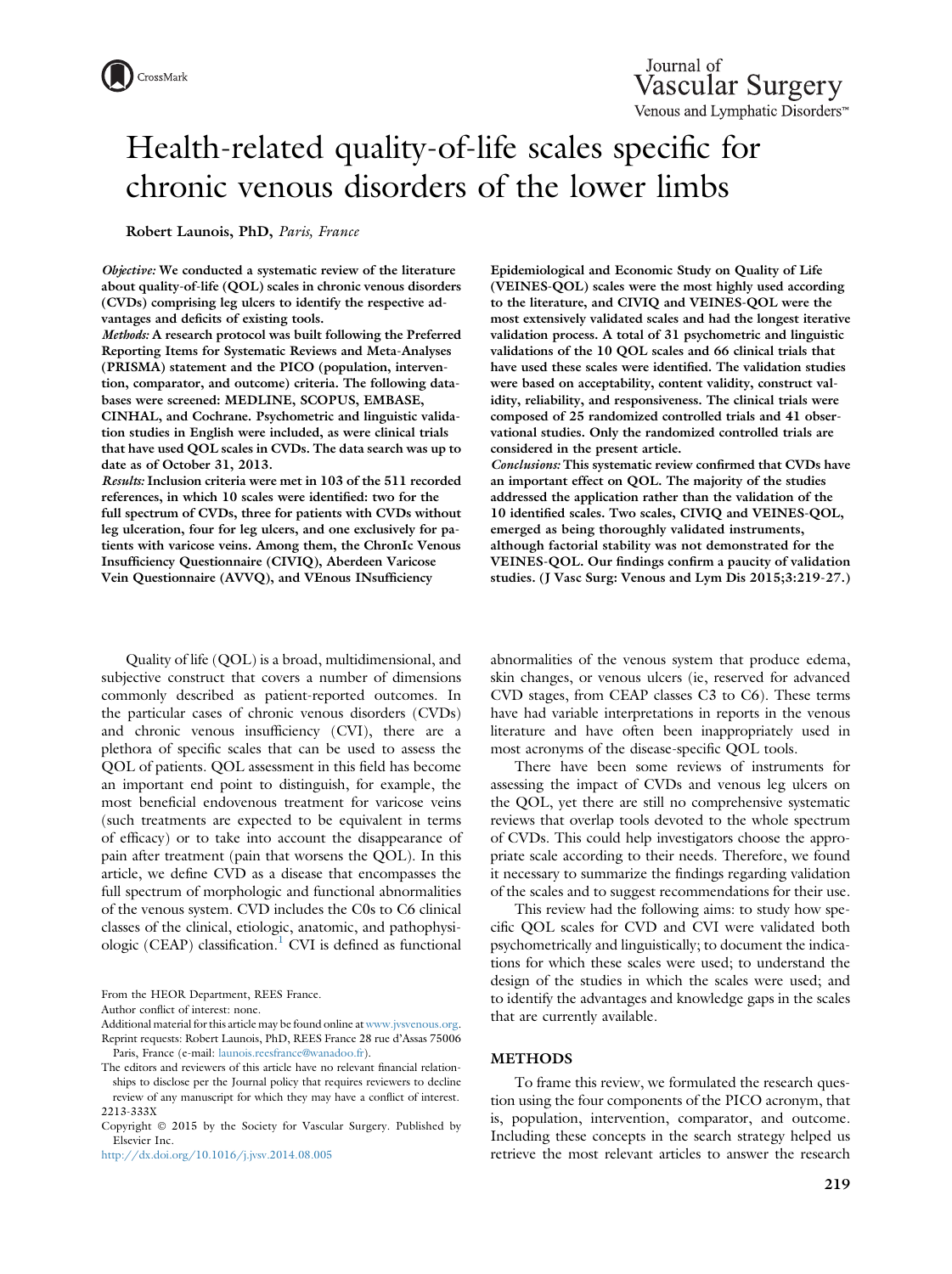question and to identify any published research reports that exist.

Data were sourced from MEDLINE, EMBASE, SCO-PUS, CINHAL, and Cochrane and by review of the references of relevant literature.

We included all reviews, randomized controlled trials (RCTs), prospective comparative observational studies, and psychometric validation studies in English. We excluded nonoriginal articles, narrative reviews, editorials, and abstract-only articles. The data search was up to date as of October 31, 2013.

Psychometric properties of the selected scales were checked according to the following criteria:

Acceptability verifies that patients correctly complete a questionnaire. It is assessed by response rates to each question and by the number of questionnaires completed.

Content validity assesses the appropriateness of a questionnaire by ensuring that the entire range of a patient's complaints are included and that the selected items are representative.

Reliability means that the scale is able to provide reproducible and consistent measures. The reliability comprises the *reproducibility* of the measure by the test-retest method and the *internal consistency* assessed by calculation of Cronbach a.

Construct validity: two approaches are available to analyze the construct validity of a scale: its factorial stability and its congruency with other clinical and QOL measures. Factorial and within-scale analyses correspond to the former, and known-groups and convergent validities correspond to the latter.

Responsiveness is the ability to detect changes in the patient's health state, for instance, in response to a treatment. Change in the effect size is the preferred method to demonstrate responsiveness.

We deemed it inappropriate to perform a meta-analysis on the retrieved studies because of the heterogeneity that would result from introducing all of the different scales. Therefore, the results of the literature search were subject to a qualitative synthesis. In this review, each selected article was indexed on a card containing the following information: name of the scale, study acronym, journal and date of publication, targeted population and population description at the entry in the study by the CEAP classification, inclusion and exclusion criteria for the surveyed population, duration of study, data on acceptability of the used tool, and both clinical and QOL results from the study.

## RESULTS

Identification and screening. A total of 511 records were identified through the database search, with an additional 53 records identified by a manual search. Only 432 records were retrieved after removal of the duplicates. In accordance with our defined criteria, the studies that fulfilled the inclusion criteria had reported nonuniform results. Whereas some of them reported both pretreatment and post-treatment QOL, some reported only postoperative

QOL, and others did not even report QOL results. Overall, 300 records were excluded for missing data or inappropriate psychometric properties. Finally, 132 full-text articles were eligible for the review, of which 29 were excluded for reasons ranging from noncomparable results to the absence of a comparator group. As such, 103 studies were finally included in the qualitative synthesis for full reading. The [Fig](#page-2-0) summarizes the flow diagram for identification and screening of retrieved articles in the present systematic review according to the Preferred Reporting Items for Systematic Reviews and Meta-Analyses (PRISMA) statement.<sup>[2](#page-6-0)</sup>

Scale characteristics. Ten scales measuring the healthrelated QOL of patients suffering from CVDs and CVI were identified. [Table I](#page-2-0) illustrates the main characteristics of the scales. Two scales were identified for CVDs: the Assessment of Burden in Chronic disease-Venous (ABC-V) questionnaire and the VEnous INsufficiency Epidemiological and Economic Study on Quality of Life (VEINES-QOL) questionnaire. Three scales are for patients with venous leg symptoms or signs but without ulcers (C0s to C4 of the CEAP classification): the Freiburg Life Quality Assessment (FLQA), the Specific Quality of life and Outcomes Response-Venous (SQOR-V) questionnaire, and the ChronIc Venous Insufficiency Questionnaire (CIVIQ). In this category, the Tübingen questionnaire for measuring QOL in patients with CVI was subject to one validation study in the German language and was therefore not retained in the analysis. The FLQA has also been used to assess the effect of lymphedema on the QOL and the VEINES-QOL to assess the effect of deep venous thrombosis on the QOL. A total of four scales dedicated to venous leg ulcer patients (C5 to C6) were found: the Venous Leg Ulcer Quality Of Life questionnaire (VLU-QOL), the Leg and Foot Ulcer Questionnaire of Hyland (LFUQ), the Sheffield Preference-based Venous leg Ulcer questionnaire with five Dimensions (SPVU-5D), and the Charing Cross Venous leg Ulceration Questionnaire (CCVUQ). Finally, the Aberdeen Varicose Vein Questionnaire (AVVQ) is devoted exclusively to the QOL measurement of patients suffering varicose veins.

The number of dimensions ranges from two in the AVVQ to six in the ABC-V and the FLQA, and the number of items ranges from 13 in the AVVQ to 83 in the FLQA. All the tools described in [Table II](#page-3-0) are patients' self-reported questionnaires. Time to complete questionnaires is often not reported. When it is, it ranges from 5 minutes for CIVIQ to 15 minutes for the VEINES-QOL/ Symptoms (VEINES-QOL/Sym) subquestionnaire.

The scoring procedures, a primary feature of standardization required for the measurement instrument, are not clearly explained for all scales. Most of the values go from 0 for the highest QOL score to 100 for the worst score.

Psychometric and linguistic validation. All the scales cited in [Table III](#page-4-0) have been psychometrically validated, with 31 studies identified for their psychometric validation.

A unique validation study was performed for the following scales: the SQOR-V, $3$  the SPVU-5D, $4$  and the VLU-QOL.<sup>[5](#page-7-0)</sup> The ABC-V questionnaire<sup>6,7</sup> and the  $LFUQ<sup>8,9</sup>$  were validated twice. The validations of the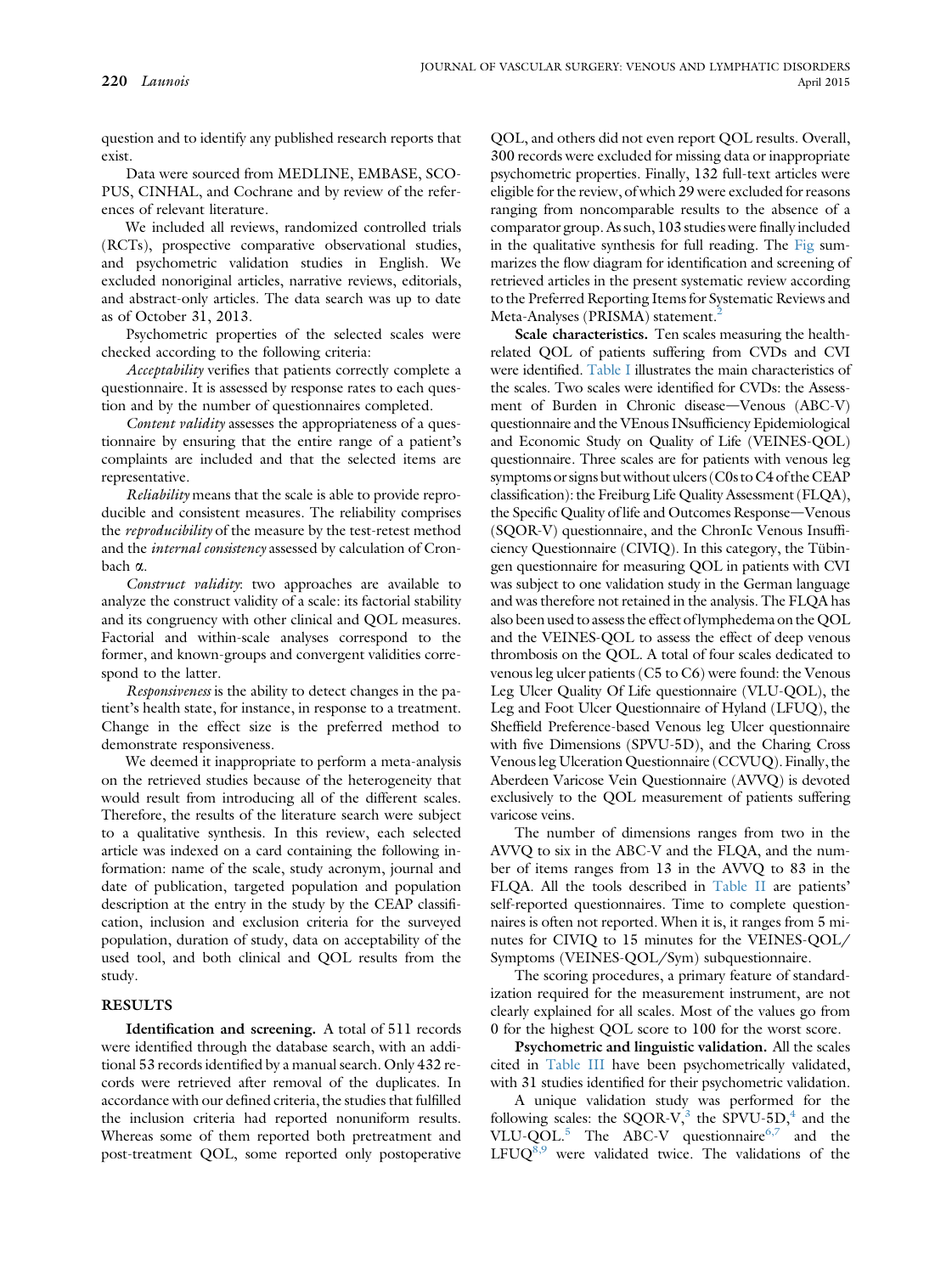<span id="page-2-0"></span>

Fig. Flow diagram for identification and screening of retrieved articles in the present systematic review according to the Preferred Reporting Items for Systematic Reviews and Meta-Analyses (PRISMA) statement. DVT, Deep venous thrombosis; QOL, quality of life; VCSS, venous Clinical Severity Score.

CCVUQ,  $10^{-12}$  AVVQ,  $13^{-15}$  and FLQA $16^{-18}$  were subject to three publications. The FLQA is a modular instrument consisting of a core module of generic items and items specific for a distinct skin disease. Validity of the modules for lymphedema and chronic venous ulcers was performed in separate

studies. The steps in the development of the VEINES-QOL were published in 2003.[19](#page-7-0) Since then, both the core questionnaire (VEINES-QOL) and the subscale questionnaire VEINES-QOL/Sym have been extensively validated both in deep venous thrombosis (Supplementary Table I,

Table I. Characteristics of chronic venous disorders (CVDs)-specific and chronic venous insufficiency (CVI)-specific questionnaires

|                                                                          | All CVDs                       |                                        | Without ulcer                                |                                        |                                               | With ulcer                                       |                                              |                                                  |                                              | Varicose<br>veins                                          |
|--------------------------------------------------------------------------|--------------------------------|----------------------------------------|----------------------------------------------|----------------------------------------|-----------------------------------------------|--------------------------------------------------|----------------------------------------------|--------------------------------------------------|----------------------------------------------|------------------------------------------------------------|
| Scale<br>acronym                                                         | $ABC-V$                        | <b>VEINES-OOL</b>                      | <b>FLOA</b>                                  | $SOOR-V$                               | CIVIO                                         | <i>VLU-OOL</i>                                   | <i>LFUO</i>                                  | SPVU-5D                                          | <i>CCVUO</i>                                 | AVVO                                                       |
| Author<br>Year<br>Country<br>Indication                                  | Guez'<br>2010<br>France<br>All | Lamping $19$<br>2003<br>Various<br>All | Augustin $16$<br>1997<br>Germany<br>No ulcer | $Guez^3$<br>2007<br>France<br>No ulcer | Launois $^{24}$<br>1996<br>France<br>No ulcer | Hareendran <sup>5</sup><br>2007<br>U.K.<br>Ulcer | Hyland <sup>8</sup><br>1994<br>U.K.<br>Ulcer | Palfreyman <sup>4</sup><br>2008<br>U.K.<br>Ulcer | Smith <sup>11</sup><br>2000<br>U.K.<br>Ulcer | Garratt <sup>13</sup><br>1993<br>U.K.<br>Varicose<br>veins |
| Domains<br>Items<br>Time, minutes Not known<br>Best score<br>Worst score | 6<br>36<br>$\Omega$<br>90      | 3<br>35<br>$10-15$<br>Max<br>Min       | 6<br>83<br>20<br>Min<br>Max                  | 5<br>46<br>$\Omega$<br>100             | 4<br>20<br>$<$ 5<br>100<br>$\Omega$           | 3<br>34<br>$\Omega$<br>100                       | 3<br>34<br>12<br>Max                         | 5<br>16<br>$\Omega$<br>80                        | 4<br>32<br>$\approx 10$<br>$\Omega$<br>100   | 13<br>$\Omega$<br>100                                      |

ABC-V, Assessment of Burden in Chronic disease—Venous; AVVQ, Aberdeen Varicose Vein Questionnaire; CCVUQ, Charing Cross Venous Ulceration Questionnaire; CIVIQ, ChronIc Venous Insufficiency Questionnaire; FLQA, Freiburg Life Quality Assessment; LFUQ, Leg and Foot Ulcer Questionnaire (Hyland); SPVU-5D, Sheffield Preference-based Venous leg Ulcer questionnaire with 5 Dimensions; SQOR-V, Specific Quality of life and Outcomes Response-Venous; VEINES-QOL, VEnous INsufficiency Epidemiological and Economic Study on Quality of Life; VLU-QOL, Venous Leg Ulcer Quality Of Life questionnaire.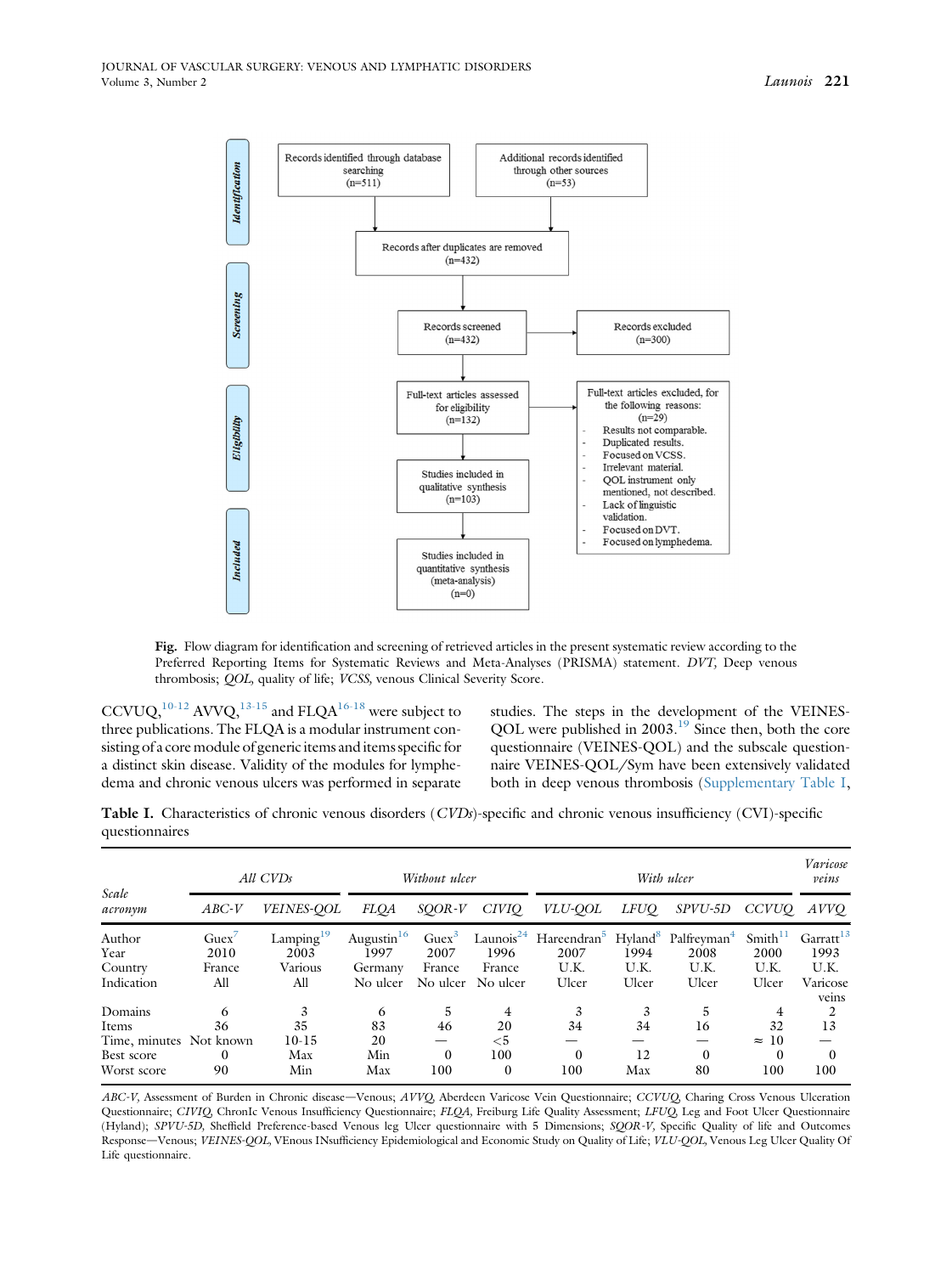|                                                                                                                         |                                                                            | All CVDs                                                                        |                                                                             | Without ulcer                             |                                                          |                                                                         |                                                                                 | With ulcer                                              |                                                                                         | Varicose<br>veins                                                                            |                |
|-------------------------------------------------------------------------------------------------------------------------|----------------------------------------------------------------------------|---------------------------------------------------------------------------------|-----------------------------------------------------------------------------|-------------------------------------------|----------------------------------------------------------|-------------------------------------------------------------------------|---------------------------------------------------------------------------------|---------------------------------------------------------|-----------------------------------------------------------------------------------------|----------------------------------------------------------------------------------------------|----------------|
| Scale<br>acronym                                                                                                        | $ABC-V$                                                                    | VEINES-QOL                                                                      | <b>FLQA</b>                                                                 | $SQOR-V$                                  | CIVIQ                                                    | VLU-QOL                                                                 | LFUQ                                                                            | SPVU-5D                                                 | CCVUQ                                                                                   | AVVQ                                                                                         | Total          |
| Author<br>Year<br>Country<br>Versions<br>Psychometric<br>validation<br>Linguistic<br>validation<br>Nonvalidated         | $Guez^7$<br>2010<br>France<br>$\overline{2}$<br>$\overline{4}$<br>$\Omega$ | Lamping <sup>19</sup><br>2003<br>Various<br>5<br>$\mathfrak{2}$<br>$\mathbf{0}$ | Augustin <sup>16</sup><br>1997<br>Germany<br>$\overline{3}$<br>$\mathbf{0}$ | $Guez^3$<br>2007<br>France<br>1<br>1<br>1 | Launois $^{24}$<br>1996<br>France<br>2<br>10<br>17<br>11 | Hareendran <sup>5</sup><br>2007<br>U.K.<br>$\perp$<br>1<br>$\mathbf{0}$ | Hyland <sup>8</sup><br>1994<br>U.K.<br>1<br>$\overline{2}$<br>1<br>$\mathbf{0}$ | Palfreyman <sup>4</sup><br>2008<br>U.K.<br>$\mathbf{0}$ | Smith <sup>11</sup><br>2000<br>U.K.<br>$\overline{3}$<br>$\overline{2}$<br>$\mathbf{0}$ | Garratt <sup>13</sup><br>1993<br>U.K.<br>$\overline{\mathbf{3}}$<br>$\mathbf{2}$<br>$\Omega$ | 31             |
| translation<br>Implementation<br>studies<br>Systematic<br>review<br>No. of articles<br>included<br>Correlations<br>with | $\mathbf{0}$<br>$CES-D^7$<br>$SQOR-V^7$                                    | 3<br>$SF-36^{19,20,22,23}$                                                      | $\mathbf{0}$<br>NHP <sup>16</sup><br>$EQ-5D$ <sup>17</sup>                  | 1<br>$SF-12^3$                            | 32<br>SF-36,<br>$SF-12^{26,27,32}$                       | $\mathbf{0}$<br>$SF-36^5$                                               | $\mathbf{0}$<br>$SF-12$ ,<br>SF-36,<br>$EQ-5D8$                                 | $\mathbf{0}$<br>$EQ-5D4$                                | 1<br>$SF-36^{10,11,35}$                                                                 | 29<br>$SF-12$ ,<br>$SF-36^{14}$<br>$EQ-5D^{36,38}$                                           | 66<br>6<br>103 |

<span id="page-3-0"></span>Table II. Psychometric and linguistic validation of the disease-specific questionnaires

ABC-V, Assessment of Burden in Chronic disease-Venous; AVVQ, Aberdeen Varicose Vein Questionnaire; CCVUQ, Charing Cross Venous Ulceration Questionnaire; CES-D, Center for Epidemiologic Studies Depression Scale; CIVIQ, ChronIc Venous Insufficiency Questionnaire; CVDs, chronic venous disorders; EQ-5D, European Quality of Life-5 Dimensions; FLQA, Freiburg Life Quality Assessment; LFUQ, Leg and Foot Ulcer Questionnaire (Hyland); NHP, Nottingham Health Profile; SF-12, Short Form 12-Item Questionnaire; SF-36, Short Form 36-Item Questionnaire; SPVU-5D, Sheffield Preferencebased Venous leg Ulcer questionnaire with 5 Dimensions; SQOR-V, Specific Quality of life and Outcomes Response-Venous; VEINES-QOL, VEnous INsufficiency Epidemiological and Economic Study on Quality of Life; VLU-QOL, Venous Leg Ulcer Quality Of Life questionnaire.

online only) and in CVDs.<sup>[20-23](#page-7-0)</sup> The CIVIQ-20 consisting of 20 items was developed in the  $1990s<sup>24</sup>$ ; its short-form, the CIVIQ-14, includes 14 items and was developed in  $2012<sup>25</sup>$  $2012<sup>25</sup>$  $2012<sup>25</sup>$  A total of eight published papers dealing with psychometric and linguistic validation of CIVIQ-20 came up more recently, $^{26-3\bar{3}}$  and CIVIQ-14 was subject to two addi-tional studies.<sup>[25,34](#page-7-0)</sup> Regarding the psychometric validation, the most citations were for VEINES-QOL/Sym and CIVIQ.

Most specific scales are validated in the French or English language, except for the German FLQA as shown in Table II. Several scales were translated into different lan-guages as follows: ABC-V to Romanian<sup>[6](#page-7-0)</sup>; VEINES-QOL to four languages (English, French, Italian, French Cana-dian)<sup>[19](#page-7-0)</sup>; VEINES-QOL/Sym to Dutch,<sup>23</sup> Portuguese,<sup>[20](#page-7-0)</sup> and Turkish<sup>21</sup>; AVVQ to Dutch version<sup>[14,15](#page-7-0)</sup>; CCVUQ to Portuguese<sup>[10](#page-7-0)</sup> and Chinese<sup>[12](#page-7-0)</sup>; and CIVIQ to 17 forwardbackward validated languages and 11 simple translated ver-sions from the French source questionnaire.<sup>[33](#page-7-0)</sup>

Psychometric tests described in the validation studies are presented in detail in [Table III.](#page-4-0) We identified five psychometric properties: acceptability, content validity, reliability, construct validity, and responsiveness.

Acceptability was investigated in nine of the 10 scales except the LFUQ. Content validity was verified in all scales except the ABC-V. With regard to *reliability*, the test-retest method and internal consistency were analyzed in seven scales (FLQA, SQOR-V, CIVIQ, VLU-QOL, CCVUQ, AVVQ, and VEINES-QOL). The reliability of the SPVU-5D was investigated regarding its internal consistency only, whereas it was not analyzed for the LFUQ and the ABC-V.

Simple exploratory factor analyses were applied to analyze construct validity in four of the 10 scales (CIVIQ, CCVUQ, LFUQ, and VLU-QOL). The "within-scale analysis" is not subject to consensus; the term refers to the calculation of a Cronbach  $\alpha$  for VEINES-QOL, whereas it corresponds to a multitrait/multi-item analysis for CIVIQ. Five of the 10 included scales (ABC-V, FLQA, AVVQ, SQOR-V, SPVU-5D) were subject to neither factorial nor within-scale analysis.

Convergent validity (ie, the agreement between QOL scales) was assessed for all the instruments, with the exception of SPVU-5D. The Short Form 36-Item and 12-Item Questionnaires (SF-36 and SF-12, respectively) were the tools chosen most often and have been used in association with specific tools such as the VEINES-QOL,  $19,20,22,23$ AVVQ,<sup>[14](#page-7-0)</sup> CIVIQ,<sup>[26,27,32](#page-7-0)</sup> SQOR-V,<sup>[3](#page-6-0)</sup> and CCVUQ.<sup>[10,11,35](#page-7-0)</sup> The FLQA was tested with the Nottingham Health Profile.<sup>16</sup> The European QOL-5 Dimensions (EQ-5D) tested the validity of  $AVVQ$ ,  $36-38$  FLQA,  $17$  and SPVU-5D.<sup>[4](#page-6-0)</sup> Other scales dealing with assessment of the clinical signs of CVDs, such as the Venous Clinical Severity Score of Vasquez $39$  and the Homburg Varicose Vein Severity Score, $32$  and even psychological instrument scales such as the Center for Epidemiologic Studies Depression Scale, also tested some of the specific QOL tools.<sup>[7,40,41](#page-7-0)</sup>

Whereas an analysis of variance is recommended to demonstrate known-groups validity, additional methods, such as correlations analysis or simple score assessment, were identified. Known-groups validity was investigated in six scales (FLQA, VEINES-QOL, AVVQ, CIVIQ, SQOR-V, and VLU-QOL), with either the CEAP classification or the presence of severe signs such as ulcers. It is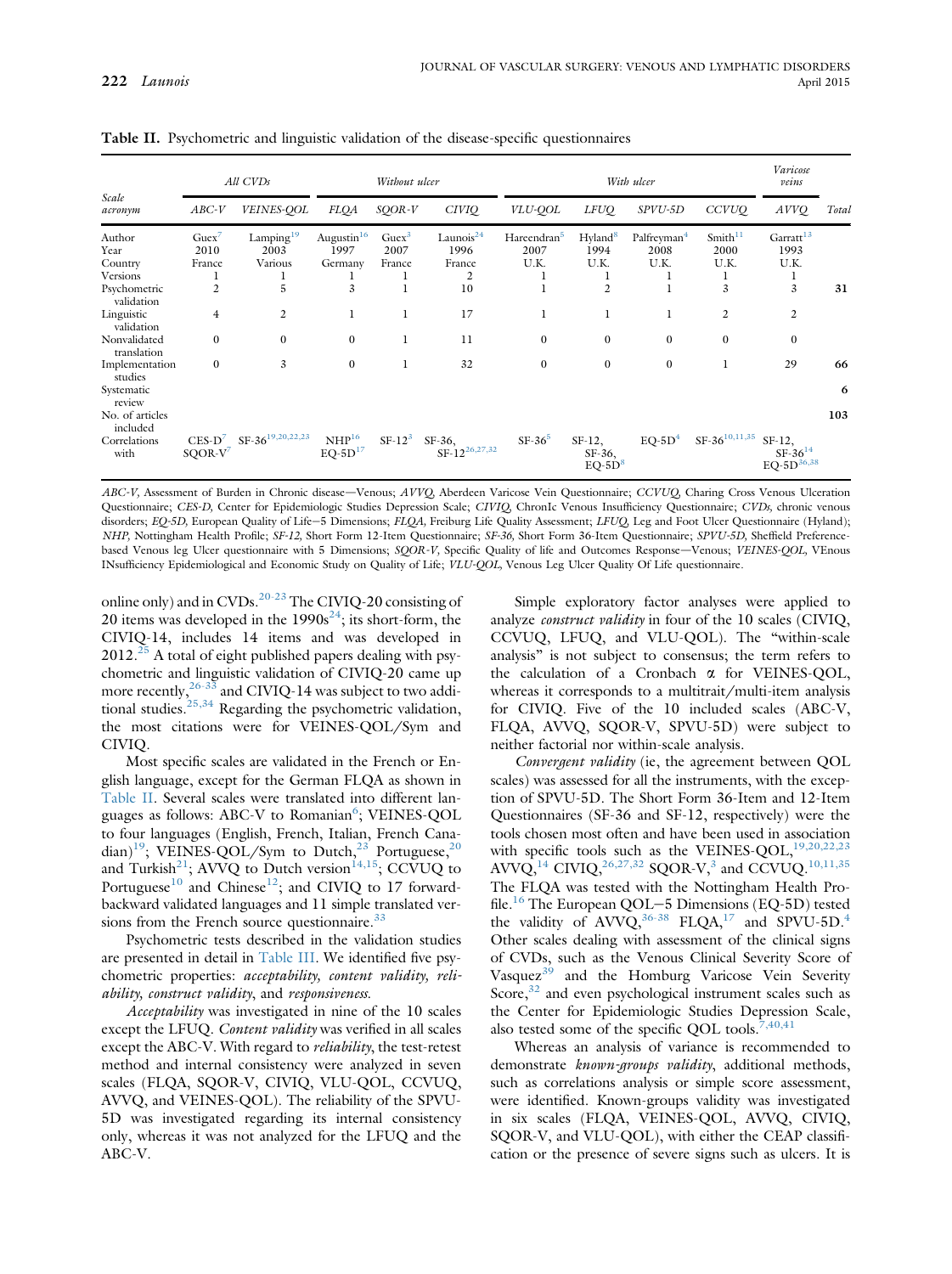| Scale acronym                                                                 | All CVDs                         |                                                  | Without ulcer                                      |                                           |                                                  | With ulcer                                           |                             |                                                       |                                              | Varicose<br>veins                                           |
|-------------------------------------------------------------------------------|----------------------------------|--------------------------------------------------|----------------------------------------------------|-------------------------------------------|--------------------------------------------------|------------------------------------------------------|-----------------------------|-------------------------------------------------------|----------------------------------------------|-------------------------------------------------------------|
|                                                                               | $ABC-V$                          | VEINES-OOL                                       | <b>FLQA</b>                                        | $SOOR - V$                                | CIVIO                                            | VLU-OOL                                              | LFUQ                        | SPVU-5D                                               | <b>CCVUQ</b>                                 | AVVO                                                        |
| Author<br>Year<br>Acceptability                                               | $Guez^7$<br>2010<br>Guex<br>2010 | Lamping <sup>19</sup><br>2003<br>Lamping<br>2003 | Augustin <sup>16</sup><br>1997<br>Augustin<br>1997 | Guez <sup>3</sup><br>2007<br>Guex<br>2007 | Launois <sup>24</sup><br>1996<br>Launois<br>1996 | Hareendran <sup>5</sup><br>2007<br>Hareendan<br>2007 | Hyland <sup>8</sup><br>1994 | Palfreyman <sup>4</sup><br>2008<br>Palfreyman<br>2008 | Smith <sup>11</sup><br>2000<br>Smith<br>2000 | Garratt <sup>13</sup><br>1993<br>Klem <sup>15</sup><br>2009 |
| Content validity<br>Relevance                                                 |                                  | Lamping<br>2003                                  | Augustin<br>1997                                   | Guex<br>2007                              | Launois<br>1996                                  | Hareendan<br>2007                                    | Iglesias<br>2005            | Palfreyman<br>2008                                    | Smith<br>2000                                | Garratt<br>1993                                             |
| Reliability<br>Coherent<br>test-retest<br>Internal<br>consistency             |                                  | Lamping<br>2003<br>Lamping<br>2003               | Augustin<br>2005<br>Augustin<br>1997               | Guex<br>2007<br>Guex<br>2007              | Launois<br>1996<br>Launois<br>1996               | Hareendan<br>2007<br>Hareendan<br>2007               |                             | Palfreyman<br>2008                                    | Smith<br>2000<br>Smith<br>2000               | $K$ lem $15$<br>2009<br>Garratt<br>1993                     |
| Construct validity<br>1. Factorial<br>analysis<br>2. Within-scale<br>analysis |                                  |                                                  |                                                    |                                           | Launois<br>1996<br>Launois <sup>29</sup><br>2010 | Hareendan<br>2007                                    | Iglesias<br>2005            |                                                       | Smith<br>2000                                | Garratt<br>1993                                             |
| 3. Known-groups<br>validity<br>4. Convergent<br>validity                      | Guex<br>2010                     | Lamping<br>2003<br>Lamping<br>2003               | Augustin<br>1997<br>Augustin<br>1997               | Guex<br>2007<br>Guex<br>2007              | Launois<br>1996<br>Launois<br>1996               | Hareendan<br>2007<br>Hareendan<br>2007               | Iglesias<br>2005            |                                                       | Smith<br>2000                                | Klem<br>2009<br>Klem<br>2009                                |
| Responsiveness<br>Effect size                                                 |                                  | Lamping<br>2003                                  | Augustin<br>1997                                   |                                           | Launois<br>1996                                  | Hareedan<br>2007                                     | Iglesias<br>2005            |                                                       | Smith<br>2000                                | Klem<br>2009                                                |

<span id="page-4-0"></span>Table III. Detailed psychometric validation of disease-specific questionnaires

ABC-V, Assessment of Burden in Chronic disease-Venous; AVVQ, Aberdeen Varicose Vein Questionnaire; CCVUQ, Charing Cross Venous Ulceration Questionnaire; CIVIQ, ChronIc Venous Insufficiency Questionnaire; CVDs, chronic venous disorders; FLQA, Freiburg Life Quality Assessment; LFUQ, Leg and Foot Ulcer Questionnaire (Hyland); SPVU-5D, Sheffield Preference-based Venous leg Ulcer questionnaire with 5 Dimensions; SQOR-V, Specific Quality of life and Outcomes Response-Venous; VEINES-QOL, VEnous INsufficiency Epidemiological and Economic Study on Quality of Life; VLU-QOL, Venous Leg Ulcer Quality Of Life questionnaire.

acknowledged that CEAP is not suited for quantifying changes in response to treatment. However, the C of CEAP can be used to discriminate between various clinical presentations of subjects at a given time (known-groups differences).Thus, we observed that the difference between known-groups validity and convergent validity is not always clearly stated in the publications: analysis of correlations between the QOL score and the presence/absence of a symptom is more related to the convergent validity than to the known-groups validity.

Responsiveness was investigated in seven of the 10 scales (FLQA, VEINES-QOL, AVVQ, CIVIQ, CCVUQ, LFUQ, and VLU-QOL).

Fields of application. We identified 25 RCTs ([Table IV](#page-5-0)), of which 11 used the AVVQ[36-38,40-47](#page-7-0) and 13 used the CIVIQ.<sup>[48-60](#page-8-0)</sup> In seven RCTs, the AVVQ was used in parallel with generic QOL tools, mainly the SF-36 and the EQ-5D,  $36,38,41,43,44,46,47$  whereas two RCTs used either the SF-36<sup>[54](#page-8-0)</sup> or the EQ-5D<sup>[50](#page-8-0)</sup> in association with the CIVIQ.

In the unique RCT with CCVU-Q, SF-12 was cho-sen.<sup>[35](#page-7-0)</sup> The domains of application were the ablation of varicose veins for the AVVQ and venous ulcer healing for the CCVU-Q, whereas it was more extended for the CIVIQ, which measured various treatments present over the full spectrum of the disease from C1 to C6 patients. The CIVIQ was used to measure the outcomes of various

varicose vein ablation procedures in six RCTs (endovenous laser ablation, foam, radiofrequency ablation, bipolar coagulation), $48,51-54,60$  compression therapy in two RCTs, $49,58$ drug therapy in three RCTs,  $55,57,59$  and physical therapy<sup>[50](#page-8-0)</sup> and lymphatic drainage<sup>[56](#page-8-0)</sup> in one RCT.

Forty-one observational studies ([Table V](#page-6-0) and Supplementary Table II, online only) assessed the effects of treatment on the QOL and used SQOR-V (one trial), VEINES/QOL (three trials), AVVQ (18 trials), and CIVIQ (19 trials). These trials confirm the domains of applications reported from the RCTs. AVVQ was used in these trials to assess the effect on the QOL of varicose vein recurrence and varicose vein ablation, either by open surgery or by endovenous procedures. The VEINES-QOL was used to assess the effect of treatment in patients with deep venous thrombosis (Supplementary Table I, online only). The CIVIQ compared various surgery techniques for varicose veins with different treatments in CVD patients, including venous stenting, iliac vein graft, compression therapy, electrostimulation, and drugs. Most of these trials were conducted in C2 to C5 patients.

#### DISCUSSION

The aim of this study was to investigate how well the QOL scales specifically designed for CVD and CVI were validated. Both psychometric and linguistic validations were considered. A total of 10 QOL scales were included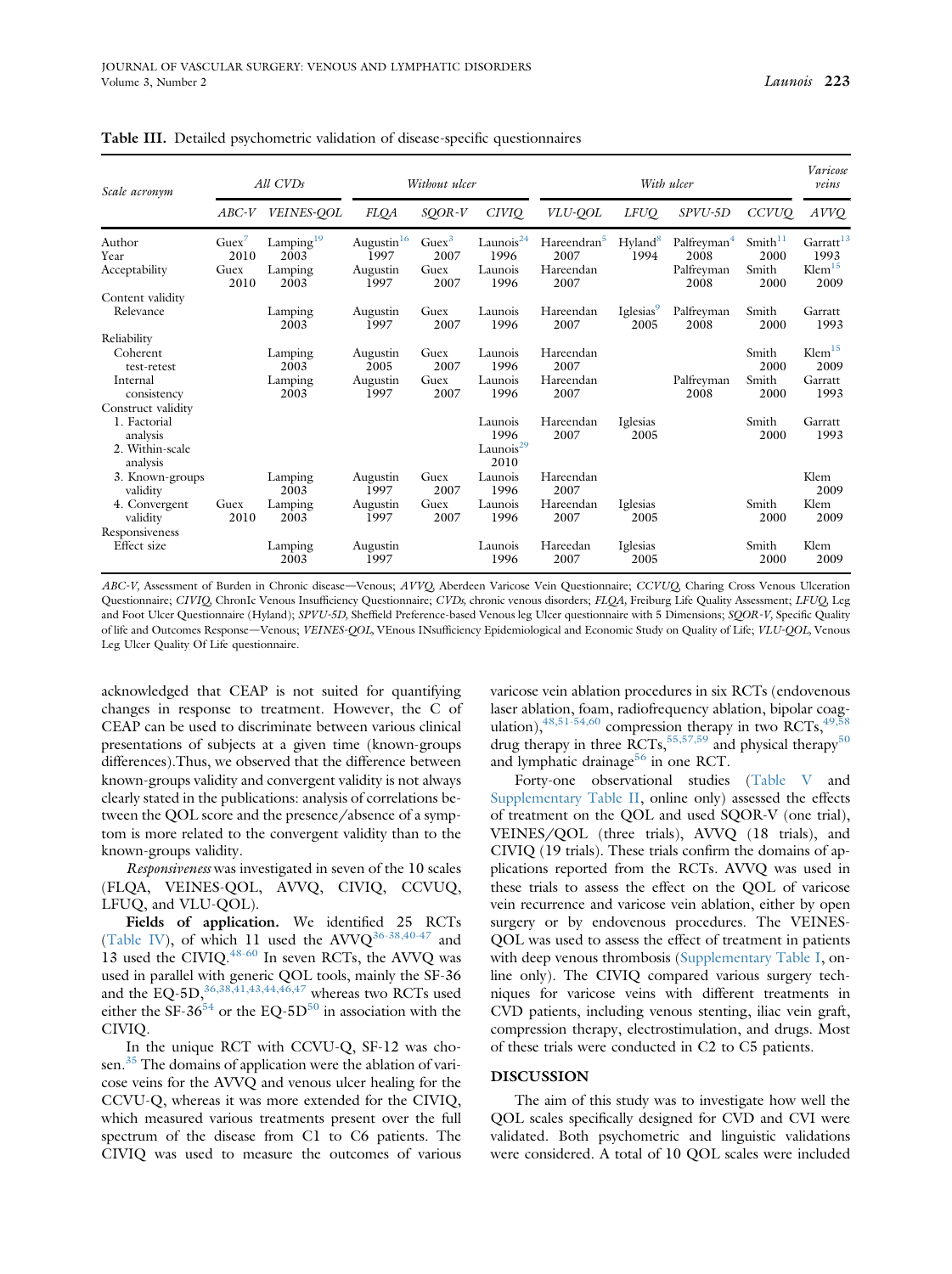<span id="page-5-0"></span>

|                   | Table IV. Fields of application of the disease-specific questionnaires for chronic venous disorders (CVDs) in randomized |  |
|-------------------|--------------------------------------------------------------------------------------------------------------------------|--|
| controlled trials |                                                                                                                          |  |

| Specific<br>QOL<br>tool | Author, year                     | Indication                                         | Type of treatment                                                                                                       | Sample<br>size                   | Generic<br>QOL tool  | Other assessment<br>tools                                                         | Duration<br>of study |
|-------------------------|----------------------------------|----------------------------------------------------|-------------------------------------------------------------------------------------------------------------------------|----------------------------------|----------------------|-----------------------------------------------------------------------------------|----------------------|
| <b>AVVQ</b>             | Yang $(2013)^{41}$               | VV                                                 | $EVALA + SF$ ligation vs<br>open surgery                                                                                | 108 limbs                        | None                 | <b>VCSS</b>                                                                       | 24 months            |
|                         | Samuel $(2013)^{38}$             | VV (GSV)                                           | 12-w vs 14-w EVLA                                                                                                       | 76 pts                           | $SF-36$ ,<br>$EQ-5D$ | VCSS, VAS                                                                         | 5 years              |
|                         | Lattimer $(2013)^{40}$           | VV                                                 | $EVALA$ + phlebectomies vs 100 pts<br><b>UGFS</b>                                                                       |                                  | None                 | <b>VCSS</b>                                                                       | 15 months            |
|                         | Kalodiki $(2012)^{45}$           | VV (GSV)                                           | $UGFS + SF$ ligation vs<br>open surgery                                                                                 | 73 pts<br>$(82 \text{ links})$   | SF-36                | VCSS, VSDS                                                                        | 5 years              |
|                         | Nordon $(2011)^{37}$             | VV                                                 | RFA vs EVLA                                                                                                             | $159$ pts                        | None                 | <b>VCSS</b>                                                                       | 3 months             |
|                         | Carradice $(2011)^{43}$          | VV (GSV)                                           | EVLA vs conventional<br>surgery                                                                                         | $280$ pts                        | $SF-36$              | <b>VCSS</b>                                                                       | 52 weeks             |
|                         | Christenson $(2010)^{44}$        | VV (GSV)                                           | EVLA vs conventional<br>surgery                                                                                         | 204 limbs                        | $SF-36$              | <b>VCSS</b>                                                                       | 2 years              |
|                         | Shepherd $(2010)^{47}$           | VV                                                 | RFA vs EVLA                                                                                                             | $134$ pts                        | $SF-12$              | <b>VCSS</b>                                                                       | 6 weeks              |
|                         | Klem $(2009)^{46}$               | VV (GSV)                                           | Cryostripping vs conven-<br>tional stripping                                                                            | $494$ pts                        | $SF-36$              |                                                                                   | 6 months             |
|                         | Carradice $(2009)^{36}$          | VV                                                 | $EVALA$ + sequential vs<br>$EVALA + \text{concomitant}$<br>phlebectomies                                                | 50 pts                           | $SF-36$<br>$EQ-5D$   | <b>VCSS</b>                                                                       | 1 year               |
|                         | Bountouroglou<br>$(2006)^{42}$   | VV (GSV)                                           | $UGFS + SF$ ligation vs<br>open surgery                                                                                 | 60 pts                           | None                 | <b>VCSS</b>                                                                       | 3 months             |
| <b>CIVIQ</b>            | Carpentier $(2014)^{50}$         | Chronic venous<br>insufficiency<br>CEAP, C4 to C5  | Standard therapy (ST) vs<br>$ST +$ physical therapy                                                                     | $425$ pts<br>(2013)<br>59 (2009) | $EQ-5D$              | VCSS, VAS                                                                         | 4 weeks              |
|                         | Molski (2013) <sup>56</sup>      | VV                                                 | Manual lymphatic<br>drainage (MLD) before<br>surgery vs no MLD                                                          | 70 pts                           | None                 | CEAP, foot volumetry<br>and venous refilling<br>time                              | 1 month              |
|                         | Vuylsteke $(2012)^{60}$          | VV (GSV)                                           | EVLA with tulip fiber vs<br>EVLA with bare fiber                                                                        | $174$ pts                        |                      | VAS, hematomas                                                                    | 1 year               |
|                         | Blaise (2010) <sup>48</sup>      | VV (GSV)<br>CEAP, C <sub>2</sub> to C <sub>5</sub> | 1% vs 3% polidocanol<br>sclerosant                                                                                      | $143$ pts                        | None                 | <b>VCSS</b>                                                                       | 3 years              |
|                         | Brizzio $(2010)^{49}$            | Recalcitrant<br>venous ulcers<br>CEAP, C6          | Low-strength compres-<br>sion stockings vs<br>bandages                                                                  | 55 pts                           | None                 | <b>VAS</b>                                                                        | 6 months             |
|                         | Gale $(2010)^{51}$               | VV (GSV)                                           | RFA vs EVLA                                                                                                             | $118$ pts                        | None                 | VCSS, CEAP                                                                        | 1 year               |
|                         | Hamel $(2010)^{52}$              |                                                    | VV (GSV or SSV) UGFS alone vs UGFS +<br>compression therapy                                                             | 55 pts                           | None                 | <b>DUS</b>                                                                        | 1 month              |
|                         | Kalteis $(2008)^{53}$            | VV (GSV)<br>CEAP, C <sub>2</sub> to C <sub>4</sub> | Open surgery $+$ high<br>ligation (HL) vs<br>$EVALA + HL$                                                               | $100$ pts                        | None                 | DUS, VAS                                                                          | 16 weeks             |
|                         | Martinez-Zapata<br>$(2008)^{55}$ | CVDs, full<br>spectrum                             | Drug treatment (calcium<br>dobesilate) vs placebo                                                                       | $246$ pts                        | None                 | Presence of symptoms<br>and signs                                                 | 12 months            |
|                         | Saveljev $(2008)^{57}$           | VV (GSV)                                           | Open surgery $+$ drug<br>therapy (MPFF) vs<br>open surgery alone                                                        | $245$ pts                        | None                 | VAS, hematomas                                                                    | 4 weeks              |
|                         | Lorenz $(2007)^{54}$             | VV (GSV)                                           | Open surgery vs bipolar<br>coagulation                                                                                  | $200$ pts                        | $SF-36$              | DUS, VAS                                                                          | 1 day                |
|                         | Veverkova (2006) <sup>59</sup>   | VV (GSV)                                           | Open surgery $+$ drug<br>therapy (MPFF) vs<br>open surgery alone                                                        | 181 pts                          | None                 | VAS, hematomas,<br>analgesics<br>consumption                                      | 14 days              |
|                         | Vayssairat (2000) <sup>58</sup>  | <b>CVDs</b><br>CEAP, C1 to C3                      | Elastic compression stock- 341 pts<br>ings $(10-15$ mm Hg) vs<br>placebo stockings                                      |                                  | None                 | VAS, limb volumetry                                                               | 1 month              |
|                         | CCVU-Q Wong $(2012)^{35}$        | Venous ulcer<br>CEAP, C6                           | Standard treatment +<br>short-stretch compres-<br>sion vs standard<br>$treatment + four-layer$<br>compression bandaging | 321 pts                          | $SF-12$              | Photogrammetry,<br>Brief Pain Inventory,<br>and Frenchay<br><b>Activity Index</b> | 24 weeks             |

AVVQ, Aberdeen Varicose Vein Questionnaire; CEAP, clinical, etiologic, anatomic, pathophysiologic (classification); CDT, catheter-directed thrombolysis; CCVUQ, Charing Cross Venous Ulceration Questionnaire; CIVIQ, ChronIc Venous Insufficiency Questionnaire; DVT, deep venous thrombosis; DUS, duplex scan; EQ-5D, European Quality of Life-5 Dimensions; EVLA, endovenous laser ablation; GSV, great saphenous vein; MPFF, micronized purified flavonoid fraction; PTS, post-thrombotic syndrome; pts, patients; QOL, quality of life; RFA, radiofrequency ablation; SF, saphenofemoral; SF-12, Short Form 12-Item Questionnaire; SF-36, Short Form 36-Item Questionnaire; SSV, small saphenous vein; UGFS, ultrasound-guided foam sclerotherapy; VAS, visual analog scale; VCSS, Venous Clinical Severity Score; VSDS, Venous Segmental Disease Score; VV, varicose veins.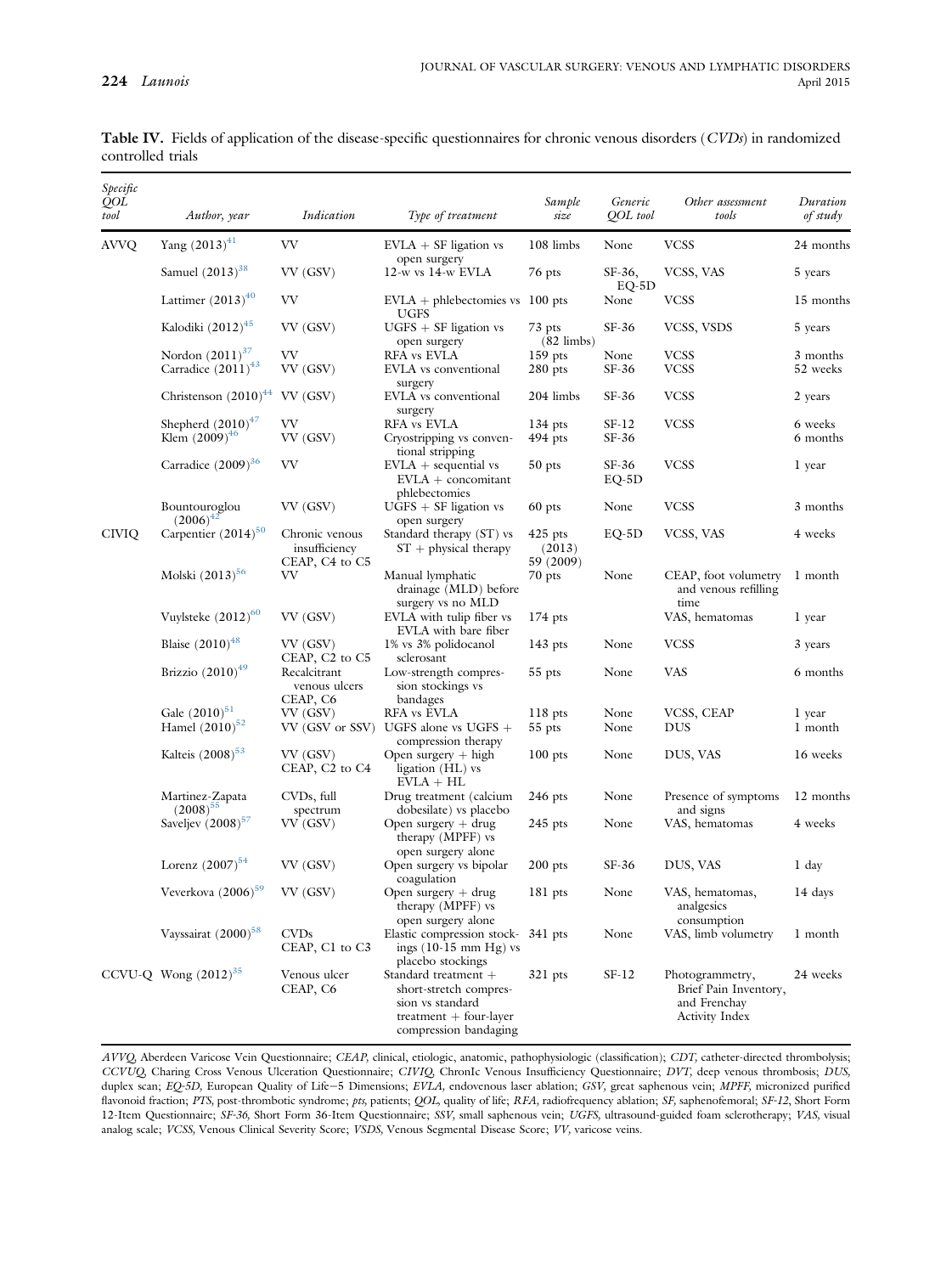<span id="page-6-0"></span>Table V. Summary of application studies

| <b>Scales</b>    | Observational<br>studies | RCTs | Total per<br>scale |
|------------------|--------------------------|------|--------------------|
| $ABC-V$          |                          |      |                    |
| <b>AVVQ</b>      | 18                       | П    | 29                 |
| <b>CCVUQ</b>     |                          |      |                    |
| <b>CIVIO</b>     | 19                       | 13   | 32                 |
| <b>FLQA</b>      |                          |      |                    |
| <b>LFUO</b>      |                          |      |                    |
| SPVU-5D          |                          |      |                    |
| SQOR-V           |                          |      |                    |
| VEINES-QOL/Sym   | 3                        |      | 3                  |
| VLU-QOL          |                          |      | 0                  |
| Total of studies |                          | 25   | 66                 |

ABC-V, Assessment of Burden in Chronic disease-Venous; AVVO, Aberdeen Varicose Vein Questionnaire; CCVUQ, Charing Cross Venous Ulceration Questionnaire; CIVIQ, ChronIc Venous Insufficiency Questionnaire; FLQA, Freiburg Life Quality Assessment; LFUQ, Leg and Foot Ulcer Questionnaire (Hyland); RCTs, randomized controlled trials; SPVU-5D, Sheffield Preference-based Venous leg Ulcer questionnaire with 5 Dimensions; SQOR-V, Specific Quality of life and Outcomes Response-Venous; VEINES-QOL/Sym, VEnous INsufficiency Epidemiological and Economic Study on Quality of Life/Symptoms; VLU-QOL, Venous Leg Ulcer Quality Of Life questionnaire.

in this review. Whereas they were all subject to validation, our study highlighted the great differences observed in the degree of validation, definitions, and methods used in the process.

The verification of the five psychometric properties that assume a scale is fully validated was not achieved for all instruments. For example, *acceptability* was not investigated in the LFUQ, nor was content validity in the ABC-V. Reliability was not analyzed for these last two scales, and this was investigated for the SPVU-5D regarding its internal consistency only. According to the Food and Drug Administration, internal consistency only is not sufficient to demonstrate the reliability of the scale. Factorial and within-scale analyses were performed in CIVIQ, CCVUQ, LFUQ, and VLU-QOL. Within-scale analysis of VEINES-QOL used the calculation of Cronbach  $\alpha$ , which is controversial. A recommended approach to analyze the factorial stability of a scale is to conduct a confirmatory factor analysis to confirm an a priori model, either hypothesized or obtained from a previous exploratory factor analysis, with data. Our study revealed that this methodology has never been used for CVD QOL scales (a confirmatory factor analysis was conducted for CIVIQ). Known-groups validity was not tried in four scales (ABC-V, LFUQ, SPVU-5D, CCVUQ), and convergent validity was not tested in the SPVU-5D. Finally, responsiveness was not included in the verifications of ABC-V, SQOR-V, and SPVU-5D.

Our findings must be interpreted in light of the following limitations. The VEINES-QOL questionnaire was subject to two validations: one for CVD patients and the other for deep venous thrombosis patients. References about deep venous thrombosis patients were not included in this review as it aimed to focus only on CVD. Thus, we identified six publications from Kahn et al that were

#### **CONCLUSIONS**

articles.

The goal of such a review article was to put forward the quality and completeness of the validation studies that have been performed for each scale. Our recommendation is to use the most comprehensively validated scales (among which are CIVIQ, AVVQ, and VEINES-QOL) and then to choose the most appropriate tool according to the nature of research. Because tables of the present article include the targeted indications of each instrument and the indications in which each scale has been used, they should give clues for the choice of the most appropriate tool. Of great interest is the fact that some of the analyzed scales are not fully validated. For instance ([Table III](#page-4-0)), four scales (ABC-V, VEINES-QOL, FLQA, SPVU-5D) remain with a nonvalidated factorial structure. This is a problem in case of multicenter studies in different countries. The known-groups validity is not validated in three scales (LFUQ, SPVU-5D, CCVUQ), meaning that we do not know if such scales can discriminate between severity of patients' disease at baseline. The responsiveness (ie, the ability of a scale to respond to treatment) is not validated for SQOR-V and SPVU-5D. Therefore, these last scales are at risk of being unsuitable for assessing response to treatment. We hope this review and its detailed tables might help those interested in assessing patients' QOL choose the most suitable scale according to the aim of their research.

## AUTHOR CONTRIBUTION

Conception and design: RL Analysis and interpretation: RL Data collection: RL Writing the article: RL Critical revision of the article: RL Final approval of the article: RL Statistical analysis: RL Obtained funding: Not applicable Overall responsibility: RL

### REFERENCES

- 1. [Eklof B, Rutherford RB, Bergan JJ, Carpentier PH, Gloviczki P,](http://refhub.elsevier.com/S2213-333X(14)00164-4/sref1) [Kistner RL, et al. Revision of the CEAP classi](http://refhub.elsevier.com/S2213-333X(14)00164-4/sref1)fication for chronic [venous disorders: consensus statement. J Vasc Surg 2004;40:1248-52.](http://refhub.elsevier.com/S2213-333X(14)00164-4/sref1)
- 2. [Liberati A, Altman DG, Tetzlaff J, Mulrow C, Gotzsche PC,](http://refhub.elsevier.com/S2213-333X(14)00164-4/sref2) [Ioannidis JP, et al. The PRISMA statement for reporting systematic](http://refhub.elsevier.com/S2213-333X(14)00164-4/sref2) [reviews and meta-analyses of studies that evaluate healthcare in](http://refhub.elsevier.com/S2213-333X(14)00164-4/sref2)[terventions: explanation and elaboration. BMJ 2009;339:b2700.](http://refhub.elsevier.com/S2213-333X(14)00164-4/sref2)
- 3. [Guex JJ, Zimmet SE, Boussetta S, Nguyen C, Taieb C. Construction](http://refhub.elsevier.com/S2213-333X(14)00164-4/sref3) [and validation of a patient-reported outcome dedicated to chronic](http://refhub.elsevier.com/S2213-333X(14)00164-4/sref3) [venous disorders: SQOR-V \(speci](http://refhub.elsevier.com/S2213-333X(14)00164-4/sref3)fic quality of life and outcome [response](http://refhub.elsevier.com/S2213-333X(14)00164-4/sref3)—[venous\). J Mal Vasc 2007;32:135-47.](http://refhub.elsevier.com/S2213-333X(14)00164-4/sref3)
- 4. [Palfreyman S. Assessing the impact of venous ulceration on quality of](http://refhub.elsevier.com/S2213-333X(14)00164-4/sref4) [life. Nurs Times 2008;104:34-7.](http://refhub.elsevier.com/S2213-333X(14)00164-4/sref4)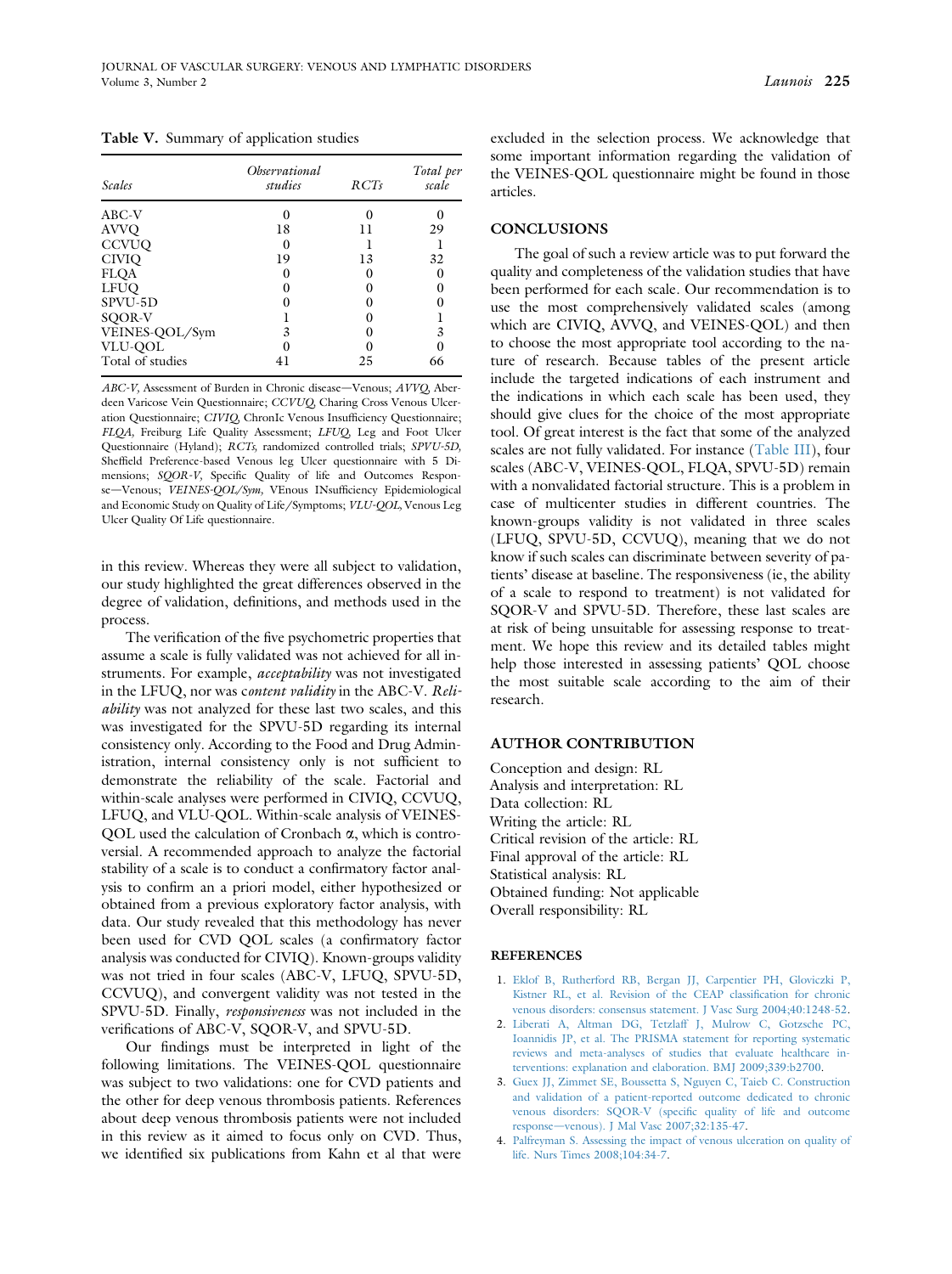- <span id="page-7-0"></span>5. [Hareendran A, Doll H, Wild DJ, Moffatt CJ, Musgrove E, Wheatley C,](http://refhub.elsevier.com/S2213-333X(14)00164-4/sref5) [et al. The venous leg ulcer quality of life \(VLU-QoL\) questionnaire:](http://refhub.elsevier.com/S2213-333X(14)00164-4/sref5) [development and psychometric validation. Wound Repair Regen](http://refhub.elsevier.com/S2213-333X(14)00164-4/sref5) [2007;15:465-73.](http://refhub.elsevier.com/S2213-333X(14)00164-4/sref5)
- 6. [Casian D, Gutsu E, Culiuc V. Validation of the Romanian translation of](http://refhub.elsevier.com/S2213-333X(14)00164-4/sref6) [the ABC-V \(Assessment of Burden in Chronic Venous Disease\) ques](http://refhub.elsevier.com/S2213-333X(14)00164-4/sref6)[tionnaire. Chirurgia \(Bucur\) 2013;108:381-4.](http://refhub.elsevier.com/S2213-333X(14)00164-4/sref6)
- 7. [Guex JJ, Rahhali N, Taieb C. The patient](http://refhub.elsevier.com/S2213-333X(14)00164-4/sref7)'s burden of chronic venous [disorders: construction of a questionnaire. Phlebology 2010;25:280-5.](http://refhub.elsevier.com/S2213-333X(14)00164-4/sref7)
- 8. [Hyland ME, Ley A, Thompson B. Quality of life of leg ulcer patients:](http://refhub.elsevier.com/S2213-333X(14)00164-4/sref8) questionnaire and preliminary fi[ndings. J Wound Care 1994;3:294-8](http://refhub.elsevier.com/S2213-333X(14)00164-4/sref8).
- 9. [Iglesias CP, Birks Y, Nelson EA, Scanlon E, Cullum NA. Quality of life](http://refhub.elsevier.com/S2213-333X(14)00164-4/sref9) [of people with venous leg ulcers: a comparison of the discriminative and](http://refhub.elsevier.com/S2213-333X(14)00164-4/sref9) [responsive characteristics of two generic and a disease speci](http://refhub.elsevier.com/S2213-333X(14)00164-4/sref9)fic in[struments. Qual Life Res 2005;14:1705-18.](http://refhub.elsevier.com/S2213-333X(14)00164-4/sref9)
- 10. [Couto RC, De Jesus Leal F, Pitta GBB, de Cassia R, Bezerra B,](http://refhub.elsevier.com/S2213-333X(14)00164-4/sref10) [Segundo WS, et al. Translation and cultural adaptation of Charing](http://refhub.elsevier.com/S2213-333X(14)00164-4/sref10) [Cross Venous Ulcer Questionnaire. J Vasc Bras 2012;11:102-7](http://refhub.elsevier.com/S2213-333X(14)00164-4/sref10).
- 11. [Smith JJ, Guest MG, Greenhalgh RM, Davies AH. Measuring the](http://refhub.elsevier.com/S2213-333X(14)00164-4/sref11) [quality of life in patients with venous ulcers. J Vasc Surg 2000;31:642-9.](http://refhub.elsevier.com/S2213-333X(14)00164-4/sref11)
- 12. [Wong IK, Lee DT, Thompson DR. Translation and validation of the](http://refhub.elsevier.com/S2213-333X(14)00164-4/sref12) [Chinese version of the Charing Cross Venous Ulcer Questionnaire.](http://refhub.elsevier.com/S2213-333X(14)00164-4/sref12) [J Clin Nurs 2006;15:356-7](http://refhub.elsevier.com/S2213-333X(14)00164-4/sref12).
- 13. [Garratt AM, Macdonald LM, Ruta DA, Russell IT, Buckingham JK,](http://refhub.elsevier.com/S2213-333X(14)00164-4/sref13) [Krukowski ZH. Towards measurement of outcome for patients with](http://refhub.elsevier.com/S2213-333X(14)00164-4/sref13) [varicose veins. Qual Health Care 1993;2:5-10.](http://refhub.elsevier.com/S2213-333X(14)00164-4/sref13)
- 14. [Klem TM, Sybrandy JE, Wittens CH. Measurement of health-related](http://refhub.elsevier.com/S2213-333X(14)00164-4/sref14) [quality of life with the Dutch translated Aberdeen Varicose Vein](http://refhub.elsevier.com/S2213-333X(14)00164-4/sref14) [Questionnaire before and after treatment. Eur J Vasc Endovasc Surg](http://refhub.elsevier.com/S2213-333X(14)00164-4/sref14) [2009;37:470-6.](http://refhub.elsevier.com/S2213-333X(14)00164-4/sref14)
- 15. [Klem TM, Sybrandy JE, Wittens CH, Bot ML. Reliability and validity](http://refhub.elsevier.com/S2213-333X(14)00164-4/sref15) [of the Dutch translated Aberdeen Varicose Vein Questionnaire. Eur J](http://refhub.elsevier.com/S2213-333X(14)00164-4/sref15) [Vasc Endovasc Surg 2009;37:232-8.](http://refhub.elsevier.com/S2213-333X(14)00164-4/sref15)
- 16. [Augustin M, Dieterle W, Zschocke I, Brill C, Trefzer D, Peschen M,](http://refhub.elsevier.com/S2213-333X(14)00164-4/sref16) [et al. Development and validation of a disease-speci](http://refhub.elsevier.com/S2213-333X(14)00164-4/sref16)fic questionnaire on [the quality of life of patients with chronic venous insuf](http://refhub.elsevier.com/S2213-333X(14)00164-4/sref16)ficiency. Vasa [1997;26:291-301](http://refhub.elsevier.com/S2213-333X(14)00164-4/sref16).
- 17. [Augustin M, Herberger K, Rustenbach SJ, Schafer I, Zschocke I,](http://refhub.elsevier.com/S2213-333X(14)00164-4/sref17) [Blome C. Quality of life evaluation in wounds: validation of the Frei](http://refhub.elsevier.com/S2213-333X(14)00164-4/sref17)[burg Life Quality Assessment](http://refhub.elsevier.com/S2213-333X(14)00164-4/sref17)-[wound module, a disease-speci](http://refhub.elsevier.com/S2213-333X(14)00164-4/sref17)fic in[strument. Int Wound J 2010;7:493-501.](http://refhub.elsevier.com/S2213-333X(14)00164-4/sref17)
- 18. [Augustin M, Lange S, Wenninger K, Seidenglanz K, Amon U,](http://refhub.elsevier.com/S2213-333X(14)00164-4/sref18) [Zschocke I. Validation of a comprehensive Freiburg Life Quality](http://refhub.elsevier.com/S2213-333X(14)00164-4/sref18) [Assessment \(FLQA\) core questionnaire and development of a](http://refhub.elsevier.com/S2213-333X(14)00164-4/sref18) [threshold system. Eur J Dermatol 2004;14:107-13](http://refhub.elsevier.com/S2213-333X(14)00164-4/sref18).
- 19. [Lamping DL, Schroter S, Kurz X, Kahn SR, Abenhaim L. Evaluation of](http://refhub.elsevier.com/S2213-333X(14)00164-4/sref19) [outcomes in chronic venous disorders of the leg: development of a](http://refhub.elsevier.com/S2213-333X(14)00164-4/sref19) scientifi[cally rigorous, patient-reported measure of symptoms and](http://refhub.elsevier.com/S2213-333X(14)00164-4/sref19) [quality of life. J Vasc Surg 2003;37:410-9.](http://refhub.elsevier.com/S2213-333X(14)00164-4/sref19)
- 20. [de Moura RMF, Goncalves GS, Navarro TP, Britto RR, Dias RC.](http://refhub.elsevier.com/S2213-333X(14)00164-4/sref20) [Transcultural adaptation of VEINES/QOL-Sym questionnaire: eval](http://refhub.elsevier.com/S2213-333X(14)00164-4/sref20)[uation of quality of life and symptoms in chronic venous disease. J Vasc](http://refhub.elsevier.com/S2213-333X(14)00164-4/sref20) [Bras 2011;10:17-25.](http://refhub.elsevier.com/S2213-333X(14)00164-4/sref20)
- 21. [Kutlu A, Yilmaz E, Cecen D, Eser E, Ozbakkaloglu A. The Turkish](http://refhub.elsevier.com/S2213-333X(14)00164-4/sref21) [validity and reliability of the venous insuf](http://refhub.elsevier.com/S2213-333X(14)00164-4/sref21)ficiency epidemiological and [economic study](http://refhub.elsevier.com/S2213-333X(14)00164-4/sref21)-[quality of life/symptoms scales. Angiology 2011;62:](http://refhub.elsevier.com/S2213-333X(14)00164-4/sref21) [329-37.](http://refhub.elsevier.com/S2213-333X(14)00164-4/sref21)
- 22. [Tuygun AK, Ketenci B, Gunay R, Gorur A, Guney MR, Bicer M, et al.](http://refhub.elsevier.com/S2213-333X(14)00164-4/sref22) [Validity and reliability of VEINES-QOL/Sym questionnaire in chronic](http://refhub.elsevier.com/S2213-333X(14)00164-4/sref22) [venous disorders. J Cardiovasc Surg 2012;53:355-61](http://refhub.elsevier.com/S2213-333X(14)00164-4/sref22).
- 23. [van der Velden SK, Biemans AA, Nijsten T, Sommer A. Translation](http://refhub.elsevier.com/S2213-333X(14)00164-4/sref23) [and validation of the Dutch VEINES-QOL/Sym in varicose vein pa](http://refhub.elsevier.com/S2213-333X(14)00164-4/sref23)[tients. Phlebology 2014;29:227-35](http://refhub.elsevier.com/S2213-333X(14)00164-4/sref23).
- 24. [Launois R, Reboul-Marty J, Henry B. Construction and validation of a](http://refhub.elsevier.com/S2213-333X(14)00164-4/sref24) [quality of life questionnaire in chronic lower limb venous insuf](http://refhub.elsevier.com/S2213-333X(14)00164-4/sref24)ficiency [\(CIVIQ\). Qual Life Res 1996;5:539-54](http://refhub.elsevier.com/S2213-333X(14)00164-4/sref24).
- 25. [Launois R, Le Moine JG, Lozano FS, Mansilha A. Construction and](http://refhub.elsevier.com/S2213-333X(14)00164-4/sref25) [international validation of CIVIQ-14 \(a short form of CIVIQ-20\), a](http://refhub.elsevier.com/S2213-333X(14)00164-4/sref25) [new questionnaire with a stable factorial structure. Qual Life Res 2012:](http://refhub.elsevier.com/S2213-333X(14)00164-4/sref25) [1051-8.](http://refhub.elsevier.com/S2213-333X(14)00164-4/sref25)
- 26. [Biemans AA, Van Der Velden SK, Bruijninckx CM, Buth J, Nijsten T.](http://refhub.elsevier.com/S2213-333X(14)00164-4/sref26) [Validation of the chronic venous insuf](http://refhub.elsevier.com/S2213-333X(14)00164-4/sref26)ficiency quality of life question[naire in Dutch patients treated for varicose veins. Eur J Vasc Endovasc](http://refhub.elsevier.com/S2213-333X(14)00164-4/sref26) [Surg 2011;42:246-53.](http://refhub.elsevier.com/S2213-333X(14)00164-4/sref26)
- 27. [Erevnidou K, Launois R, Katsamouris A, Lionis C. Translation and](http://refhub.elsevier.com/S2213-333X(14)00164-4/sref27) [validation of a quality of life questionnaire for chronic lower limb](http://refhub.elsevier.com/S2213-333X(14)00164-4/sref27) venous insuffi[ciency into Greek. Int Angiol 2004;23:394-9](http://refhub.elsevier.com/S2213-333X(14)00164-4/sref27).
- 28. [Kuet ML, Lane TR, Anwar MA, Davies AH. Comparison of disease](http://refhub.elsevier.com/S2213-333X(14)00164-4/sref28)specifi[c quality of life tools in patients with chronic venous disease.](http://refhub.elsevier.com/S2213-333X(14)00164-4/sref28) [Phlebology 2013 Aug 20; \[Epub ahead of print\]](http://refhub.elsevier.com/S2213-333X(14)00164-4/sref28).
- 29. [Launois R, Mansilha A, Jantet G. International psychometric validation](http://refhub.elsevier.com/S2213-333X(14)00164-4/sref29) [of the chronic venous disease quality of life questionnaire \(CIVIQ-20\).](http://refhub.elsevier.com/S2213-333X(14)00164-4/sref29) [Eur J Vasc Endovasc Surg 2010;40:783-9](http://refhub.elsevier.com/S2213-333X(14)00164-4/sref29).
- 30. [Lozano FS, Launois R, Jimenez-Cossio JA, Abadia F, Almazan A,](http://refhub.elsevier.com/S2213-333X(14)00164-4/sref30) [Alvarez LJ, et al. Quality of life \(Spain and France\): validation of the](http://refhub.elsevier.com/S2213-333X(14)00164-4/sref30) Chronic Venous Insuffi[ciency Questionnaire \(CIVIQ\). Methods Find](http://refhub.elsevier.com/S2213-333X(14)00164-4/sref30) [Exp Clin Pharmacol 2002;24:425-9](http://refhub.elsevier.com/S2213-333X(14)00164-4/sref30).
- 31. [Passman MA, McLafferty RB, Lentz MF, Nagre SB, Iafrati MD,](http://refhub.elsevier.com/S2213-333X(14)00164-4/sref31) [Bohannon WT, et al. Validation of Venous Clinical Severity Score](http://refhub.elsevier.com/S2213-333X(14)00164-4/sref31) [\(VCSS\) with other venous severity assessment tools from the American](http://refhub.elsevier.com/S2213-333X(14)00164-4/sref31) [Venous Forum, National Venous Screening Program. J Vasc Surg](http://refhub.elsevier.com/S2213-333X(14)00164-4/sref31) [2011;54\(6 Suppl\):2S-9S](http://refhub.elsevier.com/S2213-333X(14)00164-4/sref31).
- 32. [Rass K, Daschzeren M, Graber S, Vogt T, Tilgen W, Frings N. Con](http://refhub.elsevier.com/S2213-333X(14)00164-4/sref32)[struction and evaluation of a multidimensional score to assess varicose](http://refhub.elsevier.com/S2213-333X(14)00164-4/sref32) [vein severity](http://refhub.elsevier.com/S2213-333X(14)00164-4/sref32)-[The Homburg Varicose Vein Severity Score \(HVVSS\).](http://refhub.elsevier.com/S2213-333X(14)00164-4/sref32) [Eur J Dermatol 2011;21:577-84.](http://refhub.elsevier.com/S2213-333X(14)00164-4/sref32)
- 33. [Launois R, Mansilha A, Lozano F. Linguistic validation of the 20 item](http://refhub.elsevier.com/S2213-333X(14)00164-4/sref33)[chronic venous disease quality-of-life questionnaire \(CIVIQ-20\).](http://refhub.elsevier.com/S2213-333X(14)00164-4/sref33) [Phlebology 2013;29:484-7](http://refhub.elsevier.com/S2213-333X(14)00164-4/sref33).
- 34. [Radak DJ, Vlajinac HD, Marinkovic JM, Maksimovic MZ,](http://refhub.elsevier.com/S2213-333X(14)00164-4/sref34) [Maksimovic ZV. Quality of life in chronic venous disease patients](http://refhub.elsevier.com/S2213-333X(14)00164-4/sref34) [measured by short Chronic Venous Disease Quality of Life Question](http://refhub.elsevier.com/S2213-333X(14)00164-4/sref34)[naire \(CIVIQ-14\) in Serbia. J Vasc Surg 2013;58:1006-13](http://refhub.elsevier.com/S2213-333X(14)00164-4/sref34).
- 35. [Wong IK, Andriessen A, Charles HE, Thompson D, Lee DT, So WK,](http://refhub.elsevier.com/S2213-333X(14)00164-4/sref35) [et al. Randomized controlled trial comparing treatment outcome of](http://refhub.elsevier.com/S2213-333X(14)00164-4/sref35) [two compression bandaging systems and standard care without](http://refhub.elsevier.com/S2213-333X(14)00164-4/sref35) [compression in patients with venous leg ulcers. J Eur Acad Dermatol](http://refhub.elsevier.com/S2213-333X(14)00164-4/sref35) [Venereol 2012;26:102-10](http://refhub.elsevier.com/S2213-333X(14)00164-4/sref35).
- 36. Carradice D, Mekako AI, Hatfi[eld J, Chetter IC. Randomized clinical](http://refhub.elsevier.com/S2213-333X(14)00164-4/sref36) [trial of concomitant or sequential phlebectomy after endovenous laser](http://refhub.elsevier.com/S2213-333X(14)00164-4/sref36) [therapy for varicose veins. Br J Surg 2009;96:369-75](http://refhub.elsevier.com/S2213-333X(14)00164-4/sref36).
- 37. [Nordon IM, Hinchliffe RJ, Brar R, Moxey P, Black SA,](http://refhub.elsevier.com/S2213-333X(14)00164-4/sref37) [Thompson MM, et al. A prospective double-blind randomized](http://refhub.elsevier.com/S2213-333X(14)00164-4/sref37) [controlled trial of radiofrequency versus laser treatment of the great](http://refhub.elsevier.com/S2213-333X(14)00164-4/sref37) [saphenous vein in patients with varicose veins. Ann Surg 2011;254:](http://refhub.elsevier.com/S2213-333X(14)00164-4/sref37) [876-81.](http://refhub.elsevier.com/S2213-333X(14)00164-4/sref37)
- 38. [Samuel N, Wallace T, Carradice D, Mazari FA, Chetter IC. Compar](http://refhub.elsevier.com/S2213-333X(14)00164-4/sref38)[ison of 12-w versus 14-w endovenous laser ablation in the treatment of](http://refhub.elsevier.com/S2213-333X(14)00164-4/sref38) [great saphenous varicose veins: 5-year outcomes from a randomized](http://refhub.elsevier.com/S2213-333X(14)00164-4/sref38) [controlled trial. Vasc Endovascular Surg 2013;47:346-52.](http://refhub.elsevier.com/S2213-333X(14)00164-4/sref38)
- 39. [Vasquez MA, Munschauer CE. Revised venous clinical severity score: a](http://refhub.elsevier.com/S2213-333X(14)00164-4/sref39) [facile measurement of outcomes in venous disease. Phlebology](http://refhub.elsevier.com/S2213-333X(14)00164-4/sref39) [2012;27\(Suppl 1\):119-29.](http://refhub.elsevier.com/S2213-333X(14)00164-4/sref39)
- 40. [Lattimer CR, Kalodiki E, Azzam M, Makris GC, Somiayajulu S,](http://refhub.elsevier.com/S2213-333X(14)00164-4/sref40) [Geroulakos G. Interim results on abolishing re](http://refhub.elsevier.com/S2213-333X(14)00164-4/sref40)flux alongside a ran[domized clinical trial on laser ablation with phlebectomies versus foam](http://refhub.elsevier.com/S2213-333X(14)00164-4/sref40) [sclerotherapy. Int Angiol 2013;32:394-403.](http://refhub.elsevier.com/S2213-333X(14)00164-4/sref40)
- 41. [Yang L, Wang XP, Su WJ, Zhang Y, Wang Y. Randomized clinical trial](http://refhub.elsevier.com/S2213-333X(14)00164-4/sref41) [of endovenous microwave ablation combined with high ligation versus](http://refhub.elsevier.com/S2213-333X(14)00164-4/sref41) [conventional surgery for varicose veins. Eur J Vasc Endovasc Surg](http://refhub.elsevier.com/S2213-333X(14)00164-4/sref41) [2013;46:473-9.](http://refhub.elsevier.com/S2213-333X(14)00164-4/sref41)
- 42. [Bountouroglou DG, Azzam M, Kakkos SK, Pathmarajah M, Young P,](http://refhub.elsevier.com/S2213-333X(14)00164-4/sref42) [Geroulakos G. Ultrasound-guided foam sclerotherapy combined with](http://refhub.elsevier.com/S2213-333X(14)00164-4/sref42) [sapheno-femoral ligation compared to surgical treatment of varicose](http://refhub.elsevier.com/S2213-333X(14)00164-4/sref42) [veins: early results of a randomised controlled trial. Eur J Vasc Endo](http://refhub.elsevier.com/S2213-333X(14)00164-4/sref42)[vasc Surg 2006;31:93-100.](http://refhub.elsevier.com/S2213-333X(14)00164-4/sref42)
- 43. [Carradice D, Mekako AI, Mazari FA, Samuel N, Hat](http://refhub.elsevier.com/S2213-333X(14)00164-4/sref43)field J, Chetter IC. [Clinical and technical outcomes from a randomized clinical trial of](http://refhub.elsevier.com/S2213-333X(14)00164-4/sref43) [endovenous laser ablation compared with conventional surgery for](http://refhub.elsevier.com/S2213-333X(14)00164-4/sref43) [great saphenous varicose veins. Br J Surg 2011;98:1117-23.](http://refhub.elsevier.com/S2213-333X(14)00164-4/sref43)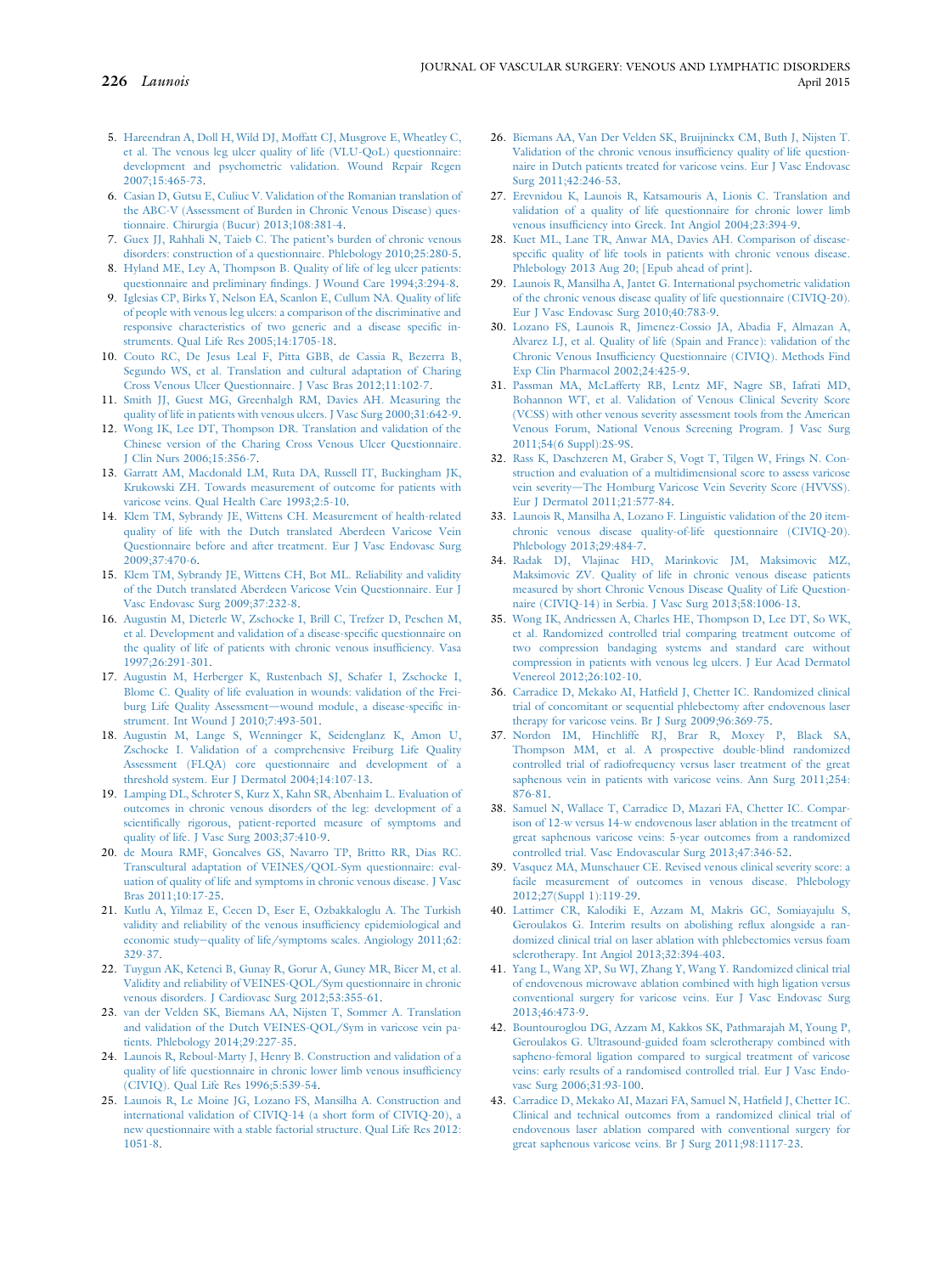- <span id="page-8-0"></span>44. [Christenson JT, Gueddi S, Gemayel G, Bounameaux H. Prospective](http://refhub.elsevier.com/S2213-333X(14)00164-4/sref44) [randomized trial comparing endovenous laser ablation and surgery for](http://refhub.elsevier.com/S2213-333X(14)00164-4/sref44) [treatment of primary great saphenous varicose veins with a 2-year](http://refhub.elsevier.com/S2213-333X(14)00164-4/sref44) [follow-up. J Vasc Surg 2010;52:1234-41.](http://refhub.elsevier.com/S2213-333X(14)00164-4/sref44)
- 45. [Kalodiki E, Lattimer CR, Azzam M, Shawish E, Bountouroglou D,](http://refhub.elsevier.com/S2213-333X(14)00164-4/sref45) [Geroulakos G. Long-term results of a randomized controlled trial on](http://refhub.elsevier.com/S2213-333X(14)00164-4/sref45) [ultrasound-guided foam sclerotherapy combined with saphenofemoral](http://refhub.elsevier.com/S2213-333X(14)00164-4/sref45) [ligation vs standard surgery for varicose veins. J Vasc Surg 2012;55:451-7.](http://refhub.elsevier.com/S2213-333X(14)00164-4/sref45)
- 46. [Klem TM, Schnater JM, Schutte PR, Hop W, van der Ham AC,](http://refhub.elsevier.com/S2213-333X(14)00164-4/sref46) [Wittens CH. A randomized trial of cryo stripping versus conventional](http://refhub.elsevier.com/S2213-333X(14)00164-4/sref46) [stripping of the great saphenous vein. J Vasc Surg 2009;49:403-9.](http://refhub.elsevier.com/S2213-333X(14)00164-4/sref46)
- 47. [Shepherd AC, Gohel MS, Brown LC, Metcalfe MJ, Hamish M,](http://refhub.elsevier.com/S2213-333X(14)00164-4/sref47) [Davies AH. Randomized clinical trial of VNUS ClosureFAST radio](http://refhub.elsevier.com/S2213-333X(14)00164-4/sref47)[frequency ablation versus laser for varicose veins. Br J Surg 2010;97:](http://refhub.elsevier.com/S2213-333X(14)00164-4/sref47) [810-8.](http://refhub.elsevier.com/S2213-333X(14)00164-4/sref47)
- 48. [Blaise S, Bosson JL, Diamand JM. Ultrasound-guided sclerotherapy of](http://refhub.elsevier.com/S2213-333X(14)00164-4/sref48) [the great saphenous vein with 1% vs. 3% polidocanol foam: a multi](http://refhub.elsevier.com/S2213-333X(14)00164-4/sref48)[centre double-blind randomised trial with 3-year follow-up. Eur J Vasc](http://refhub.elsevier.com/S2213-333X(14)00164-4/sref48) [Endovasc Surg 2010;39:779-86.](http://refhub.elsevier.com/S2213-333X(14)00164-4/sref48)
- 49. [Brizzio E, Amsler F, Lun B, Blattler W. Comparison of low-strength](http://refhub.elsevier.com/S2213-333X(14)00164-4/sref49) [compression stockings with bandages for the treatment of recalcitrant](http://refhub.elsevier.com/S2213-333X(14)00164-4/sref49) [venous ulcers. J Vasc Surg 2010;51:410-6](http://refhub.elsevier.com/S2213-333X(14)00164-4/sref49).
- 50. [Carpentier PH, Blaise S, Satger B, Genty C, Rolland C, Roques C,](http://refhub.elsevier.com/S2213-333X(14)00164-4/sref50) [et al. A multicenter randomized controlled trial evaluating balneo](http://refhub.elsevier.com/S2213-333X(14)00164-4/sref50)[therapy in patients with advanced chronic venous insuf](http://refhub.elsevier.com/S2213-333X(14)00164-4/sref50)ficiency. J Vasc [Surg 2014;59:447-454.e1](http://refhub.elsevier.com/S2213-333X(14)00164-4/sref50).
- 51. [Gale SS, Lee JN, Walsh ME, Wojnarowski DL, Comerota AJ.](http://refhub.elsevier.com/S2213-333X(14)00164-4/sref51) [A randomized, controlled trial of endovenous thermal ablation using](http://refhub.elsevier.com/S2213-333X(14)00164-4/sref51) [the 810-nm wavelength laser and the ClosurePLUS radiofrequency](http://refhub.elsevier.com/S2213-333X(14)00164-4/sref51) [ablation methods for super](http://refhub.elsevier.com/S2213-333X(14)00164-4/sref51)ficial venous insufficiency of the great [saphenous vein. J Vasc Surg 2010;52:645-50](http://refhub.elsevier.com/S2213-333X(14)00164-4/sref51).
- 52. [Hamel-Desnos CM, Guias B, Quehe P, Mesgard A, Desnos P, Ferre B,](http://refhub.elsevier.com/S2213-333X(14)00164-4/sref52) [et al. Foam sclerotherapy of the saphenous veins: randomised](http://refhub.elsevier.com/S2213-333X(14)00164-4/sref52) [controlled trial with or without compression. Eur J Vasc Endovasc Surg](http://refhub.elsevier.com/S2213-333X(14)00164-4/sref52) [2010;39:500-7.](http://refhub.elsevier.com/S2213-333X(14)00164-4/sref52)
- 53. [Kalteis M, Berger I, Messie-Werndl S, Pistrich R, Schimetta W, Pölz W,](http://refhub.elsevier.com/S2213-333X(14)00164-4/sref53) [et al. High ligation combined with stripping and endovenous laser](http://refhub.elsevier.com/S2213-333X(14)00164-4/sref53)

[ablation of the great saphenous vein: early results of a randomized](http://refhub.elsevier.com/S2213-333X(14)00164-4/sref53) [controlled study. J Vasc Surg 2008:822-9; discussion: 829.](http://refhub.elsevier.com/S2213-333X(14)00164-4/sref53)

- 54. [Lorenz D, Gabel W, Redtenbacher M, Weissenhofer W, Minzlaff M,](http://refhub.elsevier.com/S2213-333X(14)00164-4/sref54) [Stengel D. Randomized clinical trial comparing bipolar coagulating and](http://refhub.elsevier.com/S2213-333X(14)00164-4/sref54) [standard great saphenous stripping for symptomatic varicose veins. Br J](http://refhub.elsevier.com/S2213-333X(14)00164-4/sref54) [Surg 2007;94:434-40.](http://refhub.elsevier.com/S2213-333X(14)00164-4/sref54)
- 55. [Martinez-Zapata MJ, Moreno RM, Gich I, Urrutia G, Bon](http://refhub.elsevier.com/S2213-333X(14)00164-4/sref55)fill X, Chronic Venous Insuffi[ciency Study Group. A randomized, double](http://refhub.elsevier.com/S2213-333X(14)00164-4/sref55)[blind multicentre clinical trial comparing the ef](http://refhub.elsevier.com/S2213-333X(14)00164-4/sref55)ficacy of calcium [dobesilate with placebo in the treatment of chronic venous disease. Eur](http://refhub.elsevier.com/S2213-333X(14)00164-4/sref55) [J Vasc Endovasc Surg 2008;35:358-65.](http://refhub.elsevier.com/S2213-333X(14)00164-4/sref55)
- 56. [Molski P, Kruczynski J, Molski A, Molski S. Manual lymphatic drainage](http://refhub.elsevier.com/S2213-333X(14)00164-4/sref56) [improves the quality of life in patients with chronic venous disease: a](http://refhub.elsevier.com/S2213-333X(14)00164-4/sref56) [randomized controlled trial. Arch Med Sci 2013;9:452-8](http://refhub.elsevier.com/S2213-333X(14)00164-4/sref56).
- 57. [Saveljev VS, Pokrovsky AV, Kirienko AI, Bogachev VY, Zolotukhin IA,](http://refhub.elsevier.com/S2213-333X(14)00164-4/sref57) [Sapelkin SV. Stripping of the great saphenous vein under micronized](http://refhub.elsevier.com/S2213-333X(14)00164-4/sref57) purified fl[avonoid fraction \(MPFF\) protection \(results of the Russian](http://refhub.elsevier.com/S2213-333X(14)00164-4/sref57) [multicenter controlled trial DEFANCE\). Phlebolymphology 2008;15:](http://refhub.elsevier.com/S2213-333X(14)00164-4/sref57) [45-51.](http://refhub.elsevier.com/S2213-333X(14)00164-4/sref57)
- 58. [Vayssairat M, Ziani E, Houot B. Placebo controlled ef](http://refhub.elsevier.com/S2213-333X(14)00164-4/sref58)ficacy of class 1 [elastic stockings in chronic venous insuf](http://refhub.elsevier.com/S2213-333X(14)00164-4/sref58)ficiency of the lower limbs. [J Mal Vasc 2000;25:256-62](http://refhub.elsevier.com/S2213-333X(14)00164-4/sref58).
- 59. [Veverkova L, Jedlicka V, Wechsler J, Kalac J. Analysis of the various](http://refhub.elsevier.com/S2213-333X(14)00164-4/sref59) [procedures used in great saphenous vein surgery in the Czech Republic](http://refhub.elsevier.com/S2213-333X(14)00164-4/sref59) and benefit of Dafl[on 500 mg to postoperative symptoms. Phlebo](http://refhub.elsevier.com/S2213-333X(14)00164-4/sref59)[lymphology 2006;13:195-201.](http://refhub.elsevier.com/S2213-333X(14)00164-4/sref59)
- 60. [Vuylsteke ME, Thomis S, Mahieu P, Mordon S, Fourneau I. Endo](http://refhub.elsevier.com/S2213-333X(14)00164-4/sref60)[venous laser ablation of the great saphenous vein using a bare](http://refhub.elsevier.com/S2213-333X(14)00164-4/sref60) fibre versus a tulip fi[bre: a randomised clinical trial. Eur J Vasc Endovasc](http://refhub.elsevier.com/S2213-333X(14)00164-4/sref60) [Surg 2012;44:587-92.](http://refhub.elsevier.com/S2213-333X(14)00164-4/sref60)

Submitted Mar 28, 2014; accepted Aug 23, 2014. Appendix.

Additional material for this article may be found online at [www.jvsvenous.org.](http://www.jvsvenous.org)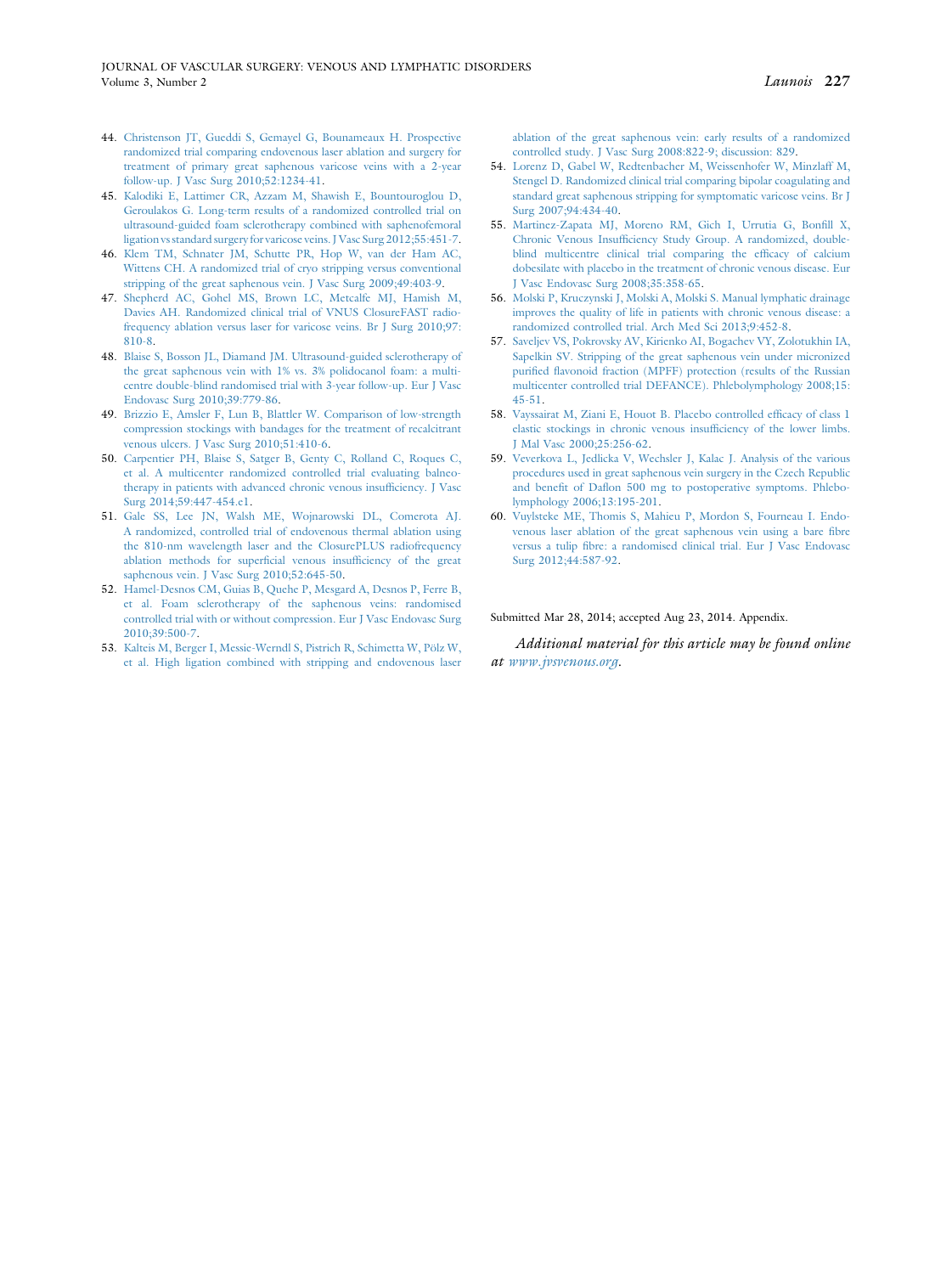# Supplementary Table I (online only). Excluded deep venous thrombosis references

| $[1]$              | Broholm R, Sillesen H, Damsgaard MT, Jorgensen M, Just S, Jensen LP, et al. Postthrombotic syndrome and quality of life in<br>patients with iliofemoral venous thrombosis treated with catheter-directed thrombolysis. J Vasc Surg 2011;54(Suppl):18S-25S.                       |
|--------------------|----------------------------------------------------------------------------------------------------------------------------------------------------------------------------------------------------------------------------------------------------------------------------------|
| $[2]$              | Cohen JM, Akl EA, Kahn SR. Pharmacologic and compression therapies for postthrombotic syndrome: a systematic review of<br>randomized controlled trials. Chest 2012;141:308-20.                                                                                                   |
| $[3]$              | Enden T, Garratt AM, Klow NE, Sandset PM. Assessing burden of illness following acute deep vein thrombosis: data quality,<br>reliability and validity of the Norwegian version of VEINES-QOL/Sym, a disease-specific questionnaire. Scand J Caring Sci<br>2009;23:369-74.        |
| $[4]$              | Enden T, Wik HS, Kvam AK, Haig Y, Klow NE, Sandset PM. Health-related quality of life after catheter-directed throm-<br>bolysis for deep vein thrombosis: secondary outcomes of the randomised, non-blinded, parallel-group CaVenT study. BMJ<br>Open 2013;3:e002984.            |
| $[5]$              | Kahn SR, Ducruet T, Lamping DL, Arsenault L, Miron MJ, Roussin A, et al. Prospective evaluation of health-related quality of<br>life in patients with deep venous thrombosis. Arch Intern Med 2005;165:1173-8.                                                                   |
| $\lceil 6 \rceil$  | Kahn SR, Hirsch A, Shrier I. Effect of postthrombotic syndrome on health-related quality of life after deep venous thrombosis.<br>Arch Intern Med 2002;162:1144-8.                                                                                                               |
| $[7]$              | Kahn SR, Lamping DL, Ducruet T, Arsenault L, Miron MJ, Roussin A, et al. VEINES-QOL/Sym questionnaire was a reliable<br>and valid disease-specific quality of life measure for deep venous thrombosis. J Clin Epidemiol 2006;59:1049-56.                                         |
| [8]                | Kahn SR, M'Lan CE, Lamping DL, Kurz X, Berard A, Abenhaim L. The influence of venous thromboembolism on quality of<br>life and severity of chronic venous disease. J Thromb Haemost 2004;2:2146-51.                                                                              |
| [9]                | Kahn SR, Shbaklo H, Lamping DL, Holcroft CA, Shrier I, Miron MJ, et al. Determinants of health-related quality of life<br>during the 2 years following deep vein thrombosis. J Thromb Haemost 2008;6:1105-12.                                                                    |
| [10]               | Kahn SR, Shrier I, Shapiro S, Houweling AH, Hirsch AM, Reid RD, et al. Six-month exercise training program to treat post-<br>thrombotic syndrome: a randomized controlled two-centre trial. CMAJ [serial on the Internet]; 2011.                                                 |
| $[11]$             | Lozano Sanchez FS, Gonzalez-Porras JR, Diaz Sanchez S, Marinel Lo Roura J, Sanchez Nevarez I, Carrasco EC, et al.<br>Negative impact of deep venous thrombosis on chronic venous disease. Thromb Res 2013;131:e123-6.                                                            |
| $[12]$             | Meng QY, Li XQ, Jiang K, Qian AM, Sang HF, Rong JJ, et al. Stenting of iliac vein obstruction following catheter-directed<br>thrombolysis in lower extremity deep vein thrombosis. Chin Med J (Engl) 2013;126:3519-22.                                                           |
| $\lceil 13 \rceil$ | O'Donnell MJ, McRae S, Kahn SR, Julian JA, Kearon C, Mackinnon B, et al. Evaluation of a venous-return assist device to<br>treat severe post-thrombotic syndrome (VENOPTS). A randomized controlled trial. Thromb Haemost [serial on the<br>Internet]; 2008.                     |
| $\lceil 14 \rceil$ | Sarici IS, Yanar F, Agcaoglu O, Ucar A, Poyanli A, Cakir S, et al. Our early experience with iliofemoral vein stenting in patients<br>with post-thrombotic syndrome. Phlebology 2013;29:298-303.                                                                                 |
| $\lceil 15 \rceil$ | Shrier I, Kahn SR. Effect of physical activity after recent deep venous thrombosis: a cohort study. Med Sci Sports Exerc<br>2005;37:630-4.                                                                                                                                       |
| $\lceil 16 \rceil$ | Vogel D, Comerota AJ, Al-Jabouri M, Assi ZI. Common femoral endovenectomy with iliocaval endoluminal recanalization<br>improves symptoms and quality of life in patients with postthrombotic iliofemoral obstruction. J Vasc Surg 2012;55:129-35.                                |
| $[17]$             | Wik HS, Enden TR, Jacobsen AF, Sandset PM. Long-term quality of life after pregnancy-related deep vein thrombosis and the<br>influence of socioeconomic factors and comorbidity. J Thromb Haemost 2011;9:1931-6.                                                                 |
| $\lceil 18 \rceil$ | Zhang X, Ren Q, Jiang X, Sun J, Gong J, Tang B, et al. A prospective randomized trial of catheter-directed thrombolysis with<br>additional balloon dilatation for iliofemoral deep venous thrombosis: a single-center experience. Cardiovasc Intervent Radiol<br>2014;37:958-68. |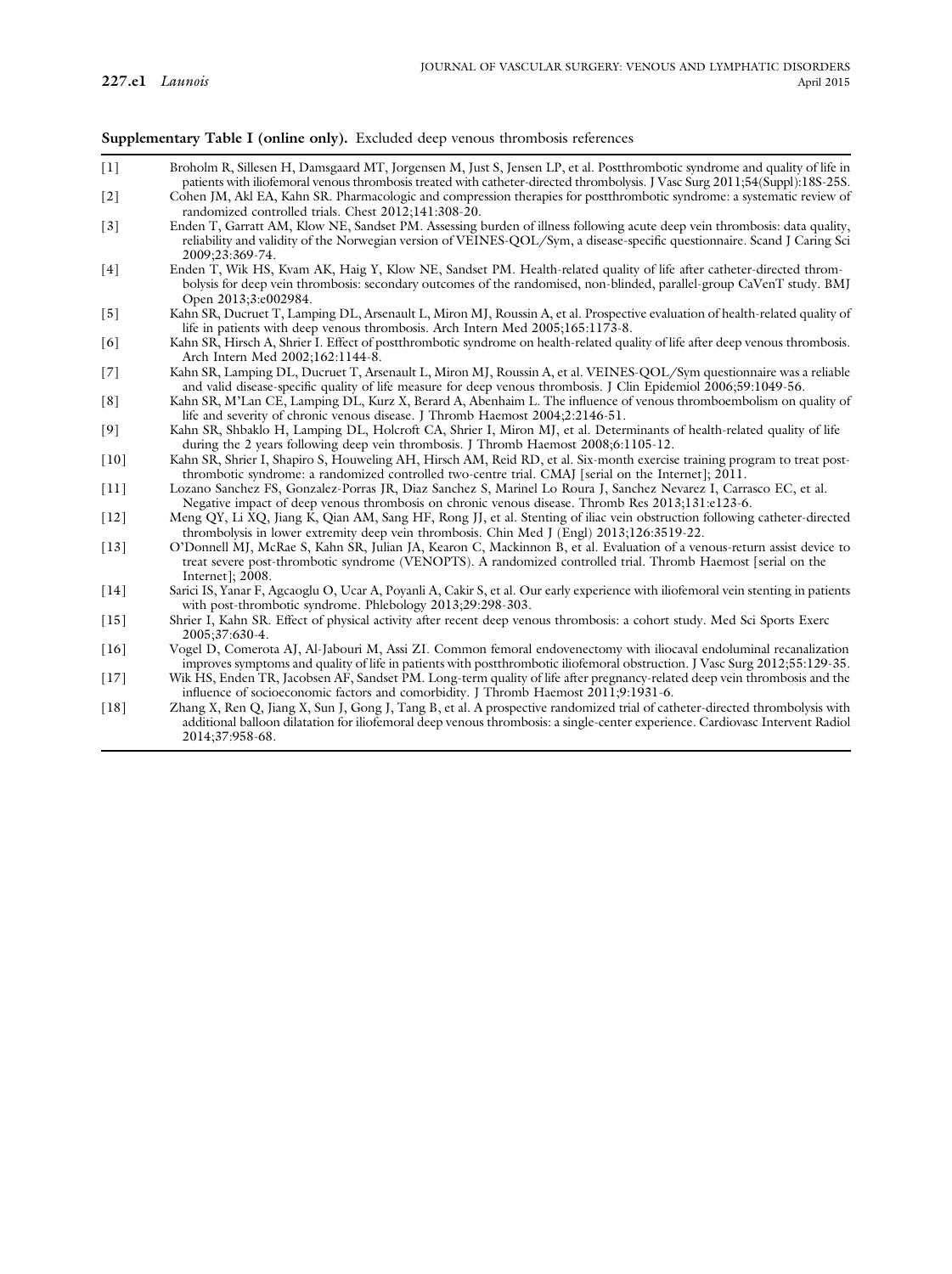# Supplementary Table II (online only). Included observational studies and systematic reviews

|                    | Application studies: Observational studies                                                                                                                                                                                                                                                                                                  |
|--------------------|---------------------------------------------------------------------------------------------------------------------------------------------------------------------------------------------------------------------------------------------------------------------------------------------------------------------------------------------|
| <b>AVVQ</b>        |                                                                                                                                                                                                                                                                                                                                             |
| $\lceil 1 \rceil$  | Beresford T, Smith JJ, Brown L, Greenhalgh RM, Davies AH. A comparison of health-related quality of life of patients with<br>primary and recurrent varicose veins. Phlebology 2003;18:35-7.                                                                                                                                                 |
| $[2]$              | Carradice D, Mazari FA, Mekako A, Hatfield J, Allgar V, Chetter IC. Energy delivery during 810 nm endovenous laser<br>ablation of varicose veins and post-procedural morbidity. Eur J Vasc Endovasc Surg 2010;40:393-8.                                                                                                                     |
| $\lceil 3 \rceil$  | Carradice D, Mazari FAK, Samuel N, Allgar V, Hatfield J, Chetter IC. Modelling the effect of venous disease on quality of life.<br>Br J Surg 2011;98:1089-98.                                                                                                                                                                               |
| $\lceil 4 \rceil$  | Darvall KAL, Sam RC, Bate GR, Silverman SH, Adam DJ, Bradbury AW. Changes in health-related quality of life after<br>ultrasound-guided foam sclerotherapy for great and small saphenous varicose veins. J Vasc Surg 2010;51:913-20.                                                                                                         |
| $\lceil 5 \rceil$  | King T, Coulomb G, Goldman A, Sheen V, McWilliams S, Guptan RC. Experience with concomitant ultrasound-guided foam<br>sclerotherapy and endovenous laser treatment in chronic venous disorder and its influence on Health Related Quality of<br>Life: interim analysis of more than 1000 consecutive procedures. Int Angiol 2009;28:289-97. |
| [6]                | Lattimer CR, Kalodiki E, Azzam M, Geroulakos G. Responsiveness of individual questions from the venous clinical severity<br>score and the Aberdeen varicose vein questionnaire. Phlebology 2014;29:43-51.                                                                                                                                   |
| $[7]$              | Liu X, Jia X, Guo W, Xiong J, Zhang H, Liu M, et al. Ultrasound-guided foam sclerotherapy of the great saphenous vein with<br>sapheno-femoral ligation compared to standard stripping: a prospective clinical study. Int Angiol 2011;30:321-6.                                                                                              |
| $\lceil 8 \rceil$  | MacKenzie RK, Allan PL, Ruckley CV, Bradbury AW. The effect of long saphenous vein stripping on deep venous reflux. Eur<br>J Vasc Endovasc Surg 2004;28:104-7.                                                                                                                                                                              |
| [9]                | MacKenzie RK, Lee AJ, Paisley A, Burns P, Allan PL, Ruckley CV, et al. Patient, operative, and surgeon factors that influence<br>the effect of superficial venous surgery on disease-specific quality of life. J Vasc Surg 2002;36:896-902.                                                                                                 |
| $\lceil 10 \rceil$ | Mekako AI, Hatfield J, Bryce J, Lee D, McCollum PT, Chetter I. A nonrandomised controlled trial of endovenous laser<br>therapy and surgery in the treatment of varicose veins. Ann Vasc Surg 2006;20:451-7.                                                                                                                                 |
| $[11]$             | Samuel N, Carradice D, Wallace T, Khan JA, Smith GE, Chetter IC. Endovenous laser therapy in the treatment of small<br>saphenous vein: does site of access influence early outcomes? Phlebology 2011;26:268.                                                                                                                                |
| $\lceil 12 \rceil$ | Samuel N, Wallace T, Carradice D, Shahin Y, Mazari FA, Chetter IC. Endovenous laser ablation in the treatment of small<br>saphenous varicose veins: does site of access influence early outcomes? Vasc Endovascular Surg 2012;46:310-4.                                                                                                     |
| $\lceil 13 \rceil$ | Samuel N, Wallace T, Carradice D, Smith G, Mazari F, Chetter I. Evolution of an endovenous laser ablation practice for<br>varicose veins. Phlebology 2013;28:248-56.                                                                                                                                                                        |
| $\lceil 14 \rceil$ | Shepherd AC, Gohel MS, Lim CS, Davies AH. A study to compare disease-specific quality of life with clinical anatomical and<br>hemodynamic assessments in patients with varicose veins. J Vasc Surg 2011;53:374-82.                                                                                                                          |
| $[15]$             | Shepherd AC, Gohel MS, Lim CS, Hamish M, Davies AH. Pain following 980-nm endovenous laser ablation and segmental<br>radiofrequency ablation for varicose veins: a prospective observational study. Vasc Endovascular Surg 2010;44:212-6.                                                                                                   |
| $\lceil 16 \rceil$ | Sritharan K, Lane TR, Davies AH. The burden of depression in patients with symptomatic varicose veins. Eur J Vasc Endovasc<br>Surg 2012;43:480-4.                                                                                                                                                                                           |
| $[17]$             | Ward A, Abisi S, Braithwaite BD. An online patient completed Aberdeen Varicose Vein Questionnaire can help to guide<br>primary care referrals. Eur J Vasc Endovasc Surg 2013;45:178-82.                                                                                                                                                     |
| $\lceil 18 \rceil$ | Zhang L, Zhang BG, Zhang JW. Postoperative quality of life in patients with chronic venous insufficiency in lower limbs.<br>J Clin Rehabil Tissue Eng Res 2007;11:7299-301.                                                                                                                                                                 |
| <b>CIVIQ</b>       |                                                                                                                                                                                                                                                                                                                                             |
| Ш                  | Andreozzi GM, Cordova R, Scomparin MA, Martini R, D'Eri A, Andreozzi F, et al. Effects of elastic stocking on quality of life<br>of patients with chronic venous insufficiency. An Italian pilot study on Triveneto Region. Int Angiol 2005;24:325-9.                                                                                       |
| $\lceil 2 \rceil$  | Bogachev VY, Golovanova OV, Kuznetsov AN, Shekoyan AO, Bogacheva NV. Electromuscular stimulation with VEINO-<br>PLUS for the treatment of chronic venous edema. Int Angiol 2011;30:567-70.                                                                                                                                                  |
| $\lceil 3 \rceil$  | Chen JQ, Xie H, Deng HY, Yuan K, Zhang JW, Zhang H, et al. Endovenous laser ablation of great saphenous vein with<br>ultrasound-guided perivenous tumescence: early and midterm results. Chin Med J (Engl) 2013;126:421-5.                                                                                                                  |
| [4]                | Gibson K, Meissner M, Wright D. Great saphenous vein diameter does not correlate with worsening quality of life scores in<br>patients with great saphenous vein incompetence. J Vasc Surg 2012;56:1634-41.                                                                                                                                  |
| $[5]$              | Guex JJ, Avril L, Enrich E, Enriquez E, Lis C, Taieb C. Quality of life improvement in Latin American patients suffering from<br>chronic venous disorder using a combination of Ruscus aculeatus and hesperidin methyl-chalcone and ascorbic acid (quality<br>study). Int Angiol 2010;29:525-32.                                            |
| [6]                | Guex JJ, Enrici E, Boussetta S, Avril L, Lis C, Taieb C. Correlations between ankle circumference, symptoms, and quality of<br>life demonstrate the clinical relevance of minimal leg swelling reduction: results of a study in 1,036 Argentinean patients.<br>Dermatol Surg 2008;34:1666-75.                                               |
| $^{[7]}$           | Guex JJ, Enriquez Vega DM, Avril L, Boussetta S, Taieb C. Assessment of quality of life in Mexican patients suffering from<br>chronic venous disorder—impact of oral Ruscus aculeatus—hesperidin-methyl-chalcone—ascorbic acid treat-<br>ment-'OUALITY Study.' Phlebology 2009;24:157-65.                                                   |
| [8]                | Guex JJ, Myon E, Didier L, Nguyen Le C, Taieb C. Chronic venous disease: health status of a population and care impact on<br>this health status through quality of life questionnaires. Int Angiol 2005;24:258-64.                                                                                                                          |
| $[9]$              | Kaneoka Y, Maeda A, Sugimoto M, Isogai M, Ishibashi H. Quality of life and the venous function of the lower limb after<br>harvest of autologous external iliac vein grafts: a clinical follow-up study. Surg Today 2013;43:1254-60.                                                                                                         |
| $\lceil 10 \rceil$ | Le Tohic A, Bastian H, Pujo M, Beslot P, Mollard R, Madelenat P. Effects of electrostimulation (Veinoplus) on lower limbs<br>venous insufficiency-related symptoms during pregnancy. Preliminary study. Gynecol Obstet Fertil 2009;37:18-24.                                                                                                |
| $[11]$             | Lozano Sanchez FS, Carrasco Carrasco E, Diaz Sanchez S, Gonzalez Porras JR, Escudero Rodriguez JR, Marinello Roura J,<br>et al. Chronic venous disease in Spain: doctor-patient correlation. Eur J Vasc Endovasc Surg 2012;44:582-6.                                                                                                        |

(Continued on next page)